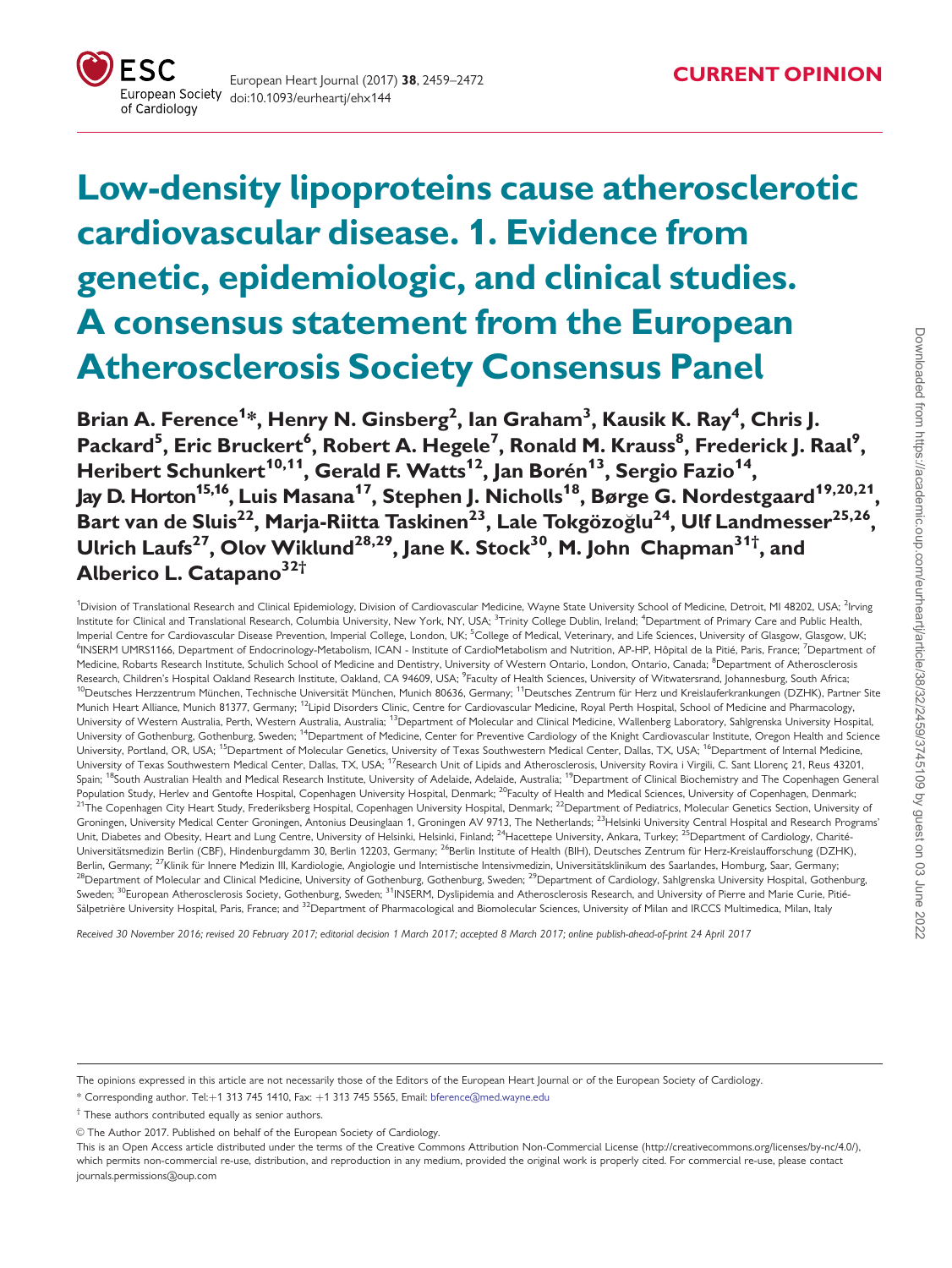| <b>Aims</b>                   | To appraise the clinical and genetic evidence that low-density lipoproteins (LDLs) cause atherosclerotic cardiovas-<br>cular disease (ASCVD).                                                                                                                                                                                                                                                                                                                                                                                                                                                                                                                                                                                                                                                                                                                                                                                                                                                                                                                                                                                                                                                                                                                                                                                                                                                                                                                                                                                                                                                                                                                                                                                                 |
|-------------------------------|-----------------------------------------------------------------------------------------------------------------------------------------------------------------------------------------------------------------------------------------------------------------------------------------------------------------------------------------------------------------------------------------------------------------------------------------------------------------------------------------------------------------------------------------------------------------------------------------------------------------------------------------------------------------------------------------------------------------------------------------------------------------------------------------------------------------------------------------------------------------------------------------------------------------------------------------------------------------------------------------------------------------------------------------------------------------------------------------------------------------------------------------------------------------------------------------------------------------------------------------------------------------------------------------------------------------------------------------------------------------------------------------------------------------------------------------------------------------------------------------------------------------------------------------------------------------------------------------------------------------------------------------------------------------------------------------------------------------------------------------------|
| <b>Methods</b><br>and results | We assessed whether the association between LDL and ASCVD fulfils the criteria for causality by evaluating the<br>totality of evidence from genetic studies, prospective epidemiologic cohort studies, Mendelian randomization stud-<br>ies, and randomized trials of LDL-lowering therapies. In clinical studies, plasma LDL burden is usually estimated by<br>determination of plasma LDL cholesterol level (LDL-C). Rare genetic mutations that cause reduced LDL receptor<br>function lead to markedly higher LDL-C and a dose-dependent increase in the risk of ASCVD, whereas rare var-<br>iants leading to lower LDL-C are associated with a correspondingly lower risk of ASCVD. Separate meta-analyses<br>of over 200 prospective cohort studies, Mendelian randomization studies, and randomized trials including more<br>than 2 million participants with over 20 million person-years of follow-up and over 150 000 cardiovascular events<br>demonstrate a remarkably consistent dose-dependent log-linear association between the absolute magnitude of<br>exposure of the vasculature to LDL-C and the risk of ASCVD; and this effect appears to increase with increasing<br>duration of exposure to LDL-C. Both the naturally randomized genetic studies and the randomized intervention<br>trials consistently demonstrate that any mechanism of lowering plasma LDL particle concentration should reduce<br>the risk of ASCVD events proportional to the absolute reduction in LDL-C and the cumulative duration of expo-<br>sure to lower LDL-C, provided that the achieved reduction in LDL-C is concordant with the reduction in LDL par-<br>ticle number and that there are no competing deleterious off-target effects. |
| <b>Conclusion</b>             | Consistent evidence from numerous and multiple different types of clinical and genetic studies unequivocally estab-<br>lishes that LDL causes ASCVD.                                                                                                                                                                                                                                                                                                                                                                                                                                                                                                                                                                                                                                                                                                                                                                                                                                                                                                                                                                                                                                                                                                                                                                                                                                                                                                                                                                                                                                                                                                                                                                                          |
| <b>Keywords</b>               | Atherosclerosis • Cardiovascular disease • Low-density lipoprotein • Mendelian randomization • Clinical<br>trials • Statin • Ezetimibe • PCSK9 • Causality • Recommendations                                                                                                                                                                                                                                                                                                                                                                                                                                                                                                                                                                                                                                                                                                                                                                                                                                                                                                                                                                                                                                                                                                                                                                                                                                                                                                                                                                                                                                                                                                                                                                  |

. . . . . . . . . . . . . . . . . . . . . . . . . . . . . . . . . . . . . . . . . . . . . . . . . . . . . . . . . . . . . . . . . . . . . . . . . . . . . . . . . . . . . . . . . . .

## Introduction

Atherosclerotic cardiovascular disease (ASCVD) and its clinical manifestations, such as myocardial infarction (MI) and ischaemic stroke, are the leading cause of morbidity and mortality throughout the world. Multiple exposures have been reported to be associated with an increased risk of cardiovascular events.<sup>1</sup> The most extensively studied of these exposures by far is low-density lipoprotein (LDL). Multiple lines of evidence have established that cholesterol-rich LDL and other apolipoprotein B (apoB)-containing lipoproteins, including very low-density lipoproteins (VLDL) and their remnants, intermediate density lipoproteins (IDL), and lipoprotein(a) [Lp(a)], are directly implicated in the development of ASCVD.<sup>2</sup>

Despite this extensive body of evidence, however, some still express scepticism of the causal nature of the relationship between LDL and the development of  $ASCVD$ .<sup>[3](#page-12-0)</sup> With the availability of new, highly efficacious LDL-lowering agents and the development of additional novel lipid-lowering agents with prolonged duration of action, there is a need for a consensus as to whether LDL causes ASCVD in order to inform treatment guidelines and help shape regulatory agency guidance for the approval of new medicines.

This Consensus Statement, the first of two that evaluates the case for LDL causality, appraises evidence from genetic, epidemiologic, and clinical intervention studies. The second paper discusses the evidence for LDL causality based on the current understanding of the pathophysiology of ASCVD. While our focus is on LDL, this does not diminish the importance of the role of other apoB-containing lipoproteins on the development of ASCVD nor does it exclude potential atherogenic actions of the

individual components of the lipidome and proteome of LDL beyond cholesterol and apoB.

Most publications that question the causal effect of LDL on the development of ASCVD tend to cite evidence from individual studies or a small group of highly selected studies, often without a quantita-tive synthesis of the presented evidence.<sup>[4](#page-12-0)</sup> Therefore, to avoid this type of selection bias, we have based our conclusions on the totality of evidence from separate meta-analyses of genetic studies, prospective epidemiologic studies, Mendelian randomization studies, and randomized clinical trials. This evidence base includes over 200 studies involving over 2 million participants with over 20 million personyears of follow-up and more than 150 000 cardiovascular events. Together these studies provide remarkably consistent and unequivocal evidence that LDL causes ASCVD as summarized in Table [1](#page-2-0).

# Pathophysiology of atherosclerosis

The key events in the initiation of ASCVD are the retention and accumulation of cholesterol-rich apoB-containing lipoproteins within the arterial intima at sites of predilection for plaque formation. $5-9$  $5-9$ Notably, LDL and other apoB-containing lipoproteins <70 nm in diameter (including VLDL, their remnants, IDL, and Lp(a)) efficiently enter and exit the arterial intima. $9,10$  At what is now considered physiologically relevant levels of LDL cholesterol [LDL-C;  $\sim$ 0.5– 1.0 mmol/L (20-40 mg/dL), typical of newborns $^{11}$  and a wide range of mammalian species<sup>12</sup>], the probability of LDL particle retention and the risk of developing atherosclerosis is low.<sup>[6](#page-12-0)</sup> However, as the concentration of LDL-C increases above this level, the probability of intimal retention of LDL leading to the initiation and progressive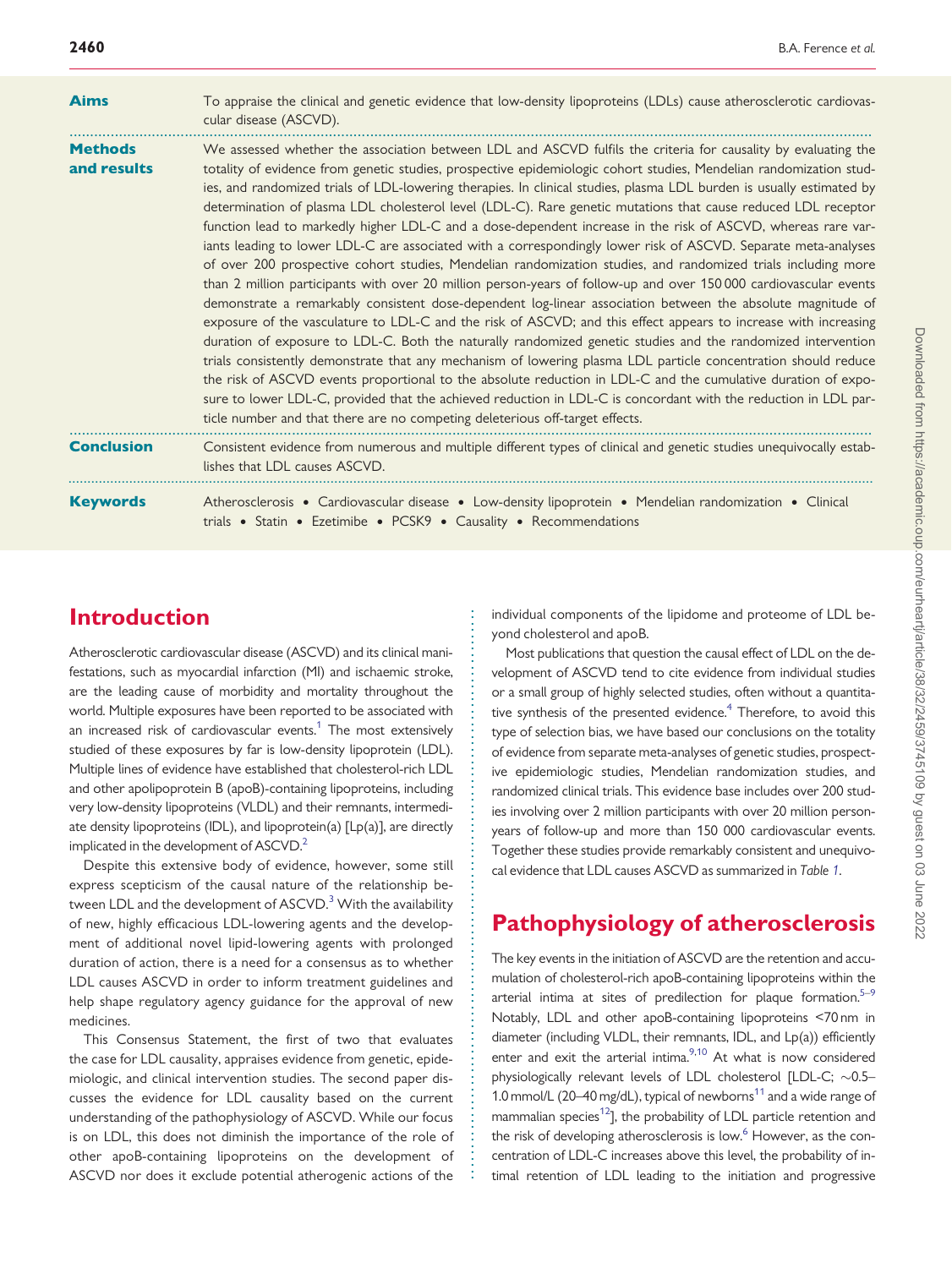| <b>Criterion (modified</b><br>from reference <sup>5</sup> ) | <b>Evidence</b><br>grade | Summary of the evidence (references)                                                                                                                                                                                                                                                                                                                                                                   |
|-------------------------------------------------------------|--------------------------|--------------------------------------------------------------------------------------------------------------------------------------------------------------------------------------------------------------------------------------------------------------------------------------------------------------------------------------------------------------------------------------------------------|
| 1. Plausibility                                             |                          | LDL and other apolipoprotein (apo) B-containing lipoproteins (very low-density lipoprotein their remnants,<br>intermediate-density lipoprotein and lipoprotein(a)) are directly implicated in the initiation and progression<br>of ASCVD; experimentally induced elevations in plasma LDL and other apoB-containing lipoproteins lead to<br>atherosclerosis in all mammalian species studied. $2,5-12$ |
| 2. Strength                                                 |                          | Monogenic and polygenic-mediated lifelong elevations in LDL lead to markedly higher lifetime risk. <sup>13-20,27-31,40,43</sup>                                                                                                                                                                                                                                                                        |
| 3. Biological gradient                                      |                          | Monogenic lipid disorders, prospective cohort studies, Mendelian randomization studies, and randomized inter-<br>vention trials uniformly demonstrate a dose-dependent, log-linear association between the absolute magni-<br>tude of exposure to LDL and risk of ASCVD <sup>13-22,27-36,38-40,42-47</sup>                                                                                             |
| 4. Temporal sequence                                        | -1                       | Monogenic lipid disorders and Mendelian randomization studies demonstrate that exposure to elevated LDL<br>precedes the onset of ASCVD <sup>13-20,27-31,40,43</sup>                                                                                                                                                                                                                                    |
| 5. Specificity                                              |                          | Mendelian randomization studies and randomized intervention trials both provide unconfounded randomized<br>evidence that LDL is associated with ASCVD independent of other risk factors <sup>28,31-33,40,43</sup>                                                                                                                                                                                      |
| 6. Consistency                                              | 1                        | Over 200 studies involving more than 2 million participants with over 20 million person-years of follow-up and<br>more than 150 000 cardiovascular events consistently demonstrate a dose-dependent, log-linear association<br>between the absolute magnitude of exposure to LDL and risk of ASCVD <sup>13-22,27-36,38-40,42-47</sup>                                                                  |
| 7. Coherence                                                |                          | Monogenic lipid disorders, prospective cohort studies, Mendelian randomization studies, and randomized inter-<br>vention trials all show a dose-dependent, log-linear association between the absolute magnitude of exposure<br>to LDL and risk of ASCVD <sup>15-18,21,22,28,30-32,35,36,43,44,47</sup>                                                                                                |
| 8. Reduction in risk with 1<br>intervention                 |                          | More than 30 randomized trials involving over 200 000 participants and 30 000 ASCVD events evaluating thera-<br>pies specifically designed to lower LDL (including statins, ezetimibe, and PCSK9 inhibitors) consistently dem-<br>onstrate that reducing LDL cholesterol (LDL-C) reduces the risk of ASCVD events proportional to the<br>absolute reduction in LDL-C <sup>32-34,38,39,42,45-47</sup>   |

#### <span id="page-2-0"></span>Table 1 Criteria for causality: low-density lipoprotein (LDL) and atherosclerotic cardiovascular disease (ASCVD)

Criteria are graded by a modification of the quality criteria adopted by the European Society of Cardiology system.

For reference, see [http://www.escardio.org/Guidelines-](http://www.escardio.org/Guidelines-&-Education/Clinical-Practice-Guidelines/Guidelinesdevelopment/Writing-ESC-Guidelines)&[-Education/Clinical-Practice-Guidelines/Guidelinesdevelopment/Writing-ESC-Guidelines](http://www.escardio.org/Guidelines-&-Education/Clinical-Practice-Guidelines/Guidelinesdevelopment/Writing-ESC-Guidelines) (31 January 2017). These are defined as follows:

> . . . . . . . . . . . . . . . . . . . . . . . . . . . . . . . . . . . . . . . . . . . . . . . . . . . . . . . . . . . . . . . . . . . .

Class 1: Evidence and/or general agreement that the criterion for causality is fulfilled.

Class 2: Conflicting evidence and/or a divergence of opinion about whether the criterion indicated causality.

Class 3: Evidence or general agreement that the criterion for causality is not fulfilled.

. development of atherosclerotic plaque increases in a dosedependent manner. $2$  This topic will be discussed in detail in the second Consensus Statement on this topic.

#### Cholesterol, LDL, and LDL-C

The terms 'cholesterol', 'LDL', and 'LDL cholesterol (LDL-C)' are frequently conflated or used interchangeably, potentially leading to confusion. Cholesterol is an essential component of cell membranes and a precursor of bile acids and steroid hormones. Importantly, cholesterol of both exogenous and endogenous origin is transported to peripheral cells largely by the apoB-containing lipoproteins in plasma. In most people, LDL particles constitute  $\sim$ 90% of circulating apoBcontaining lipoproteins in fasting blood (Figure [1](#page-3-0)). However, in clinical practice, the plasma LDL level is generally not measured directly but instead is estimated from its cholesterol concentration—LDL-C—a measure of the total amount of cholesterol contained in LDL particles. As a result, calculated plasma LDL-C has become the focus for assessing cardiovascular risk and for evaluating therapeutic benefit in randomized clinical trials.

Under most conditions, LDL-C concentration and LDL particle number are highly correlated, and therefore plasma LDL-C is a good

surrogate for LDL particle concentration. However, in certain conditions (e.g. the metabolic syndrome, diabetes, and hypertriglyceridaemia), plasma LDL-C and LDL particle concentration can become discordant as a result of the predominance of small, dense cholesterol-poor LDL, and therefore plasma LDL-C may not accurately reflect LDL particle concentration or its effect on cardiovascular risk. Under these conditions, direct measurement of LDL particle number or apoB concentration (recognizing that each LDL particle contains a single apoB molecule) may more accurately reflect the causal effect of LDL on ASCVD. In this Consensus Statement, we assess the evidence that LDL causes ASCVD by critically appraising the clinical evidence, with the understanding that the majority of clinical studies have used LDL-C as an estimate of LDL concentration.

# Evidence from inherited disorders of lipid metabolism

Familial hypercholesterolaemia (FH) is an autosomal co-dominant disorder that usually results from a loss-of-function (LOF) mutation in the LDL receptor (LDLR) gene, or less commonly, from LOF mutations in the APOB gene that reduce the binding of apoB-containing lipoproteins to the LDL receptor or a gain-of-function (GOF)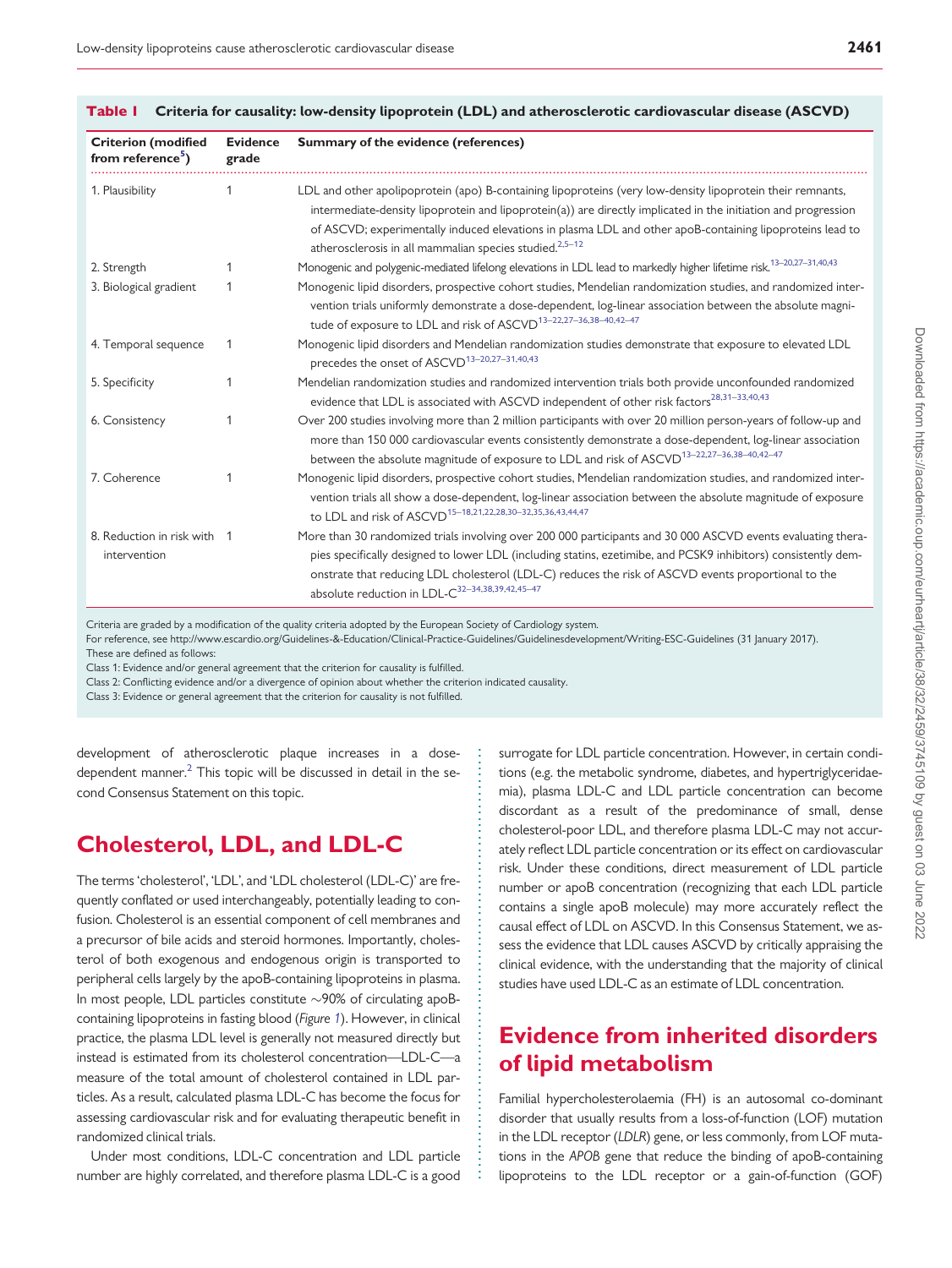<span id="page-3-0"></span>

Figure 1 Relative concentration of apolipoprotein B (ApoB) contained in circulating lipoproteins in normolipidaemic individuals. ApoB content was calculated in nanomoles per litre using 500 000 as the defined molecular mass [i.e. low-density lipoprotein (LDL) 100 mg/dL or 2000 nmol/L, very low-density lipoprotein (VLDL) 5 mg/dL or 100 nmol/L, intermediate density lipoprotein (IDL) remnants 5 mg/dL or 100 nmol/L and lipoprotein(a) 10 nmol/l\*]. \*Based on population median.

mutation in the PCSK9 gene. Regardless of the underlying genetic defect, FH is characterized by markedly elevated levels of LDL-C and premature atherosclerosis, particularly coronary artery disease.<sup>13,14</sup>

In the most common form of FH, a mutation in the LDLR gene causes decreased LDL receptor function leading to a markedly increased concentration of circulating LDL particles and the cholesterol carried by those particles (i.e. LDL-C). Heterozygous FH (HeFH) affects between 1:200 and 1:300 people worldwide<sup>15,16</sup> and when untreated is characterized by LDL-C levels in the range of 4.5– 12 mmol/L and a marked increase in risk of ASCVD.<sup>[13](#page-12-0)</sup> Homozygous FH (HoFH) is a much rarer condition, with an extreme phenotype characterized by untreated plasma LDL-C levels often in excess of 13 mmol/L from birth and almost universal development of ASCVD in childhood or early adolescence.<sup>14</sup> Although the phenotypic expression of FH is variable, the extent of atherosclerosis and the risk of cardiovascular events in both HeFH and HoFH is proportional to both the absolute magnitude and the duration of exposure to elevated LDL-C levels.<sup>15,17,18</sup>

Within any affected family, each child has an equal and random 50% probability of inheriting a mutation that causes FH. The fact that siblings who inherit an FH mutation have markedly elevated plasma LDL-C levels and a corresponding dose-dependent markedly elevated lifetime risk of ASCVD as compared to their unaffected siblings provides powerful evidence that LDL causes ASCVD.<sup>[19](#page-12-0)</sup> This conclusion is substantially strengthened by the complementary observations that GOF mutations in PCSK9 result in a markedly elevated LDL-C concentration and a corresponding markedly elevated risk of ASCVD, while LOF mutations in PCSK9 result in a lower LDL-C concentration and a corresponding markedly lower lifetime risk of ASCVD.<sup>20</sup>

#### Evidence from prospective epidemiologic studies

Several large meta-analyses of prospective observational epidemiologic studies using individual participant data have consistently reported a continuous log-linear association between the absolute magnitude of exposure to plasma LDL-C levels and the risk of ASCVD.

The Emerging Risk Factors Collaboration (ERFC) reported the results of a meta-analysis of individual participant data from 302 430 persons without prevalent vascular disease at the time of enrolment in 68 prospective studies during which 8857 non-fatal MI and 928 coronary heart disease (CHD) deaths accrued over 2.79 million person-years of follow-up.<sup>21</sup> In these studies, plasma LDL-C concentration was log-linearly associated with increased risk of non-fatal MI or CHD death. Although the authors reported the association between non-HDL-C concentration and risk of CHD in the primary analysis, all studies included in this meta-analysis measured total cholesterol, high-density lipoprotein cholesterol (HDL-C), and triglycerides and reported the calculated LDL-C concentration as estimated by the Friedewald equation. The ERFC authors point out that any regression model that includes terms for non-HDL-C, HDL-C, and triglycerides is a simple mathematical rearrangement of a model that includes terms for calculated LDL-C, HDL-C, and triglycerides. Therefore, in the ERFC analysis, the effect of LDL-C is exactly equal to the effect of non-HDL-C on the risk of CHD by definition in the analysis. The authors confirmed this fact by demonstrating that in a subsample of 8 studies involving 44 234 individuals, the effect of directly measured LDL-C on the risk of CHD was nearly identical to the effect of non-HDL-C (and calculated LDL-C) per millimole per litre.

Similarly, the Prospective Studies Collaboration reported a metaanalysis of individual participant data on 892 337 persons without cardiovascular disease at baseline who had been enrolled in 61 prospective cohort studies during which 33 744 ischaemic heart disease deaths accrued over nearly 12 million person-years of follow-up. This meta-analysis reported a strong, graded log-linear association between total plasma cholesterol and the risk of ischaemic heart disease mortality[.22](#page-12-0) Importantly, in a subsample of 153 798 participants for whom HDL-C measurements were available, the effect of non-HDL-C on the risk of ischaemic heart disease mortality was nearly identical to the effect of total cholesterol per millimole per litre.

Together, these meta-analyses of prospective epidemiologic cohort studies provide coherent and consistent evidence that plasma LDL-C concentration is strongly and log-linearly associated with a dosedependent increase in the risk of incident ASCVD events (Figure [2](#page-4-0)).

#### Evidence from Mendelian randomization studies

. . . . . . . . . . . . . . . . . . . . . . . . . . . . . . . . . . . . . . . . . . . . . . . . . . . . . . . . . . . . . . . . . . . . . . . . . . . . . . . . . . . . . . . . . . . . . . . . . . . . . . . . . . . . . . . . . . . . . . . . . . . . . . . . . . . . . . . . . . . . . . . . . . . . . . . . . . . . . . . . . . . . . . . . . . . . .

Although the association between LDL-C and the risk of ASCVD is strong, graded, and reproducible in meta-analyses of prospective cohort studies, these studies are not randomized and are therefore unavoidably vulnerable to confounding, reverse causation, and other forms of bias. Mendelian randomization studies introduce a randomization scheme into an observational study specifically to assess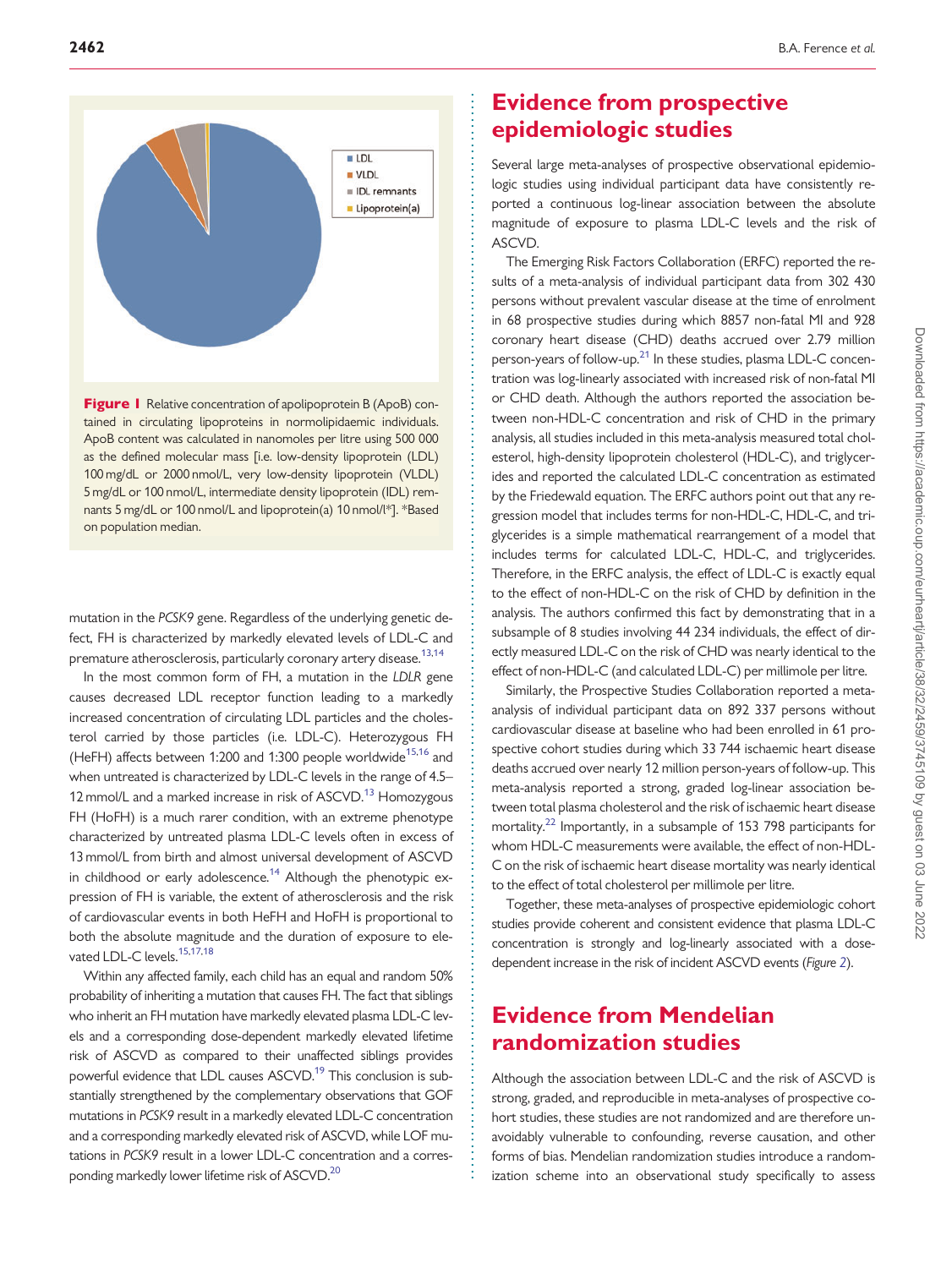<span id="page-4-0"></span>

Figure 2 Log-linear association per unit change in low-density lipoprotein cholesterol (LDL-C) and the risk of cardiovascular disease as reported in meta-analyses of Mendelian randomization studies, prospective epidemiologic cohort studies, and randomized trials. The increasingly steeperslope of the log-linear association with increasing length of follow-up time implies that LDL-C has both a causal and a cumulative effect on the risk of cardiovascular disease. The proportional risk reduction (y axis) is calculated as 1-relative risk (as estimated by the odds ratio in Mendelian randomization studies, or the hazard ration in the prospective epidemiologic studies and randomized trials) on the log scale, then exponentiated and converted to a percentage. The included meta-analyses were identified from (i) MEDLINE and EMBASE using the search terms meta-analysis, LDL, and 'cardiovascular or coronary'; (ii) the reference lists of the identified meta-analyses; (iii) public data from GWAS consortia; and (iv) by discussion with members of the EAS Consensus Panel. We included the most updated meta-analyses available, giving preference to meta-analyses that used individual participant data. Trial acronyms: AF/TexCAPS, Air Force/Texas Coronary Atherosclerosis Prevention Study; ALERT, Assessment of LEscol in Renal Transplantation; ALLHAT-LLT, Antihypertensive and Lipid-Lowering Treatment to Prevent Heart Attack Trial Lipid Lowering Trial; ALLIANCE, Aggressive Lipid-Lowering Initiation Abates New Cardiac Events; ASPEN, Atorvastatin Study for Prevention of Coronary Heart Disease Endpoints in non-insulin-dependent diabetes mellitus; ASCOT LLA, Anglo Scandinavian Cardiac Outcomes Trial Lipid Lowering Arm; AURORA, A Study to Evaluate the Use of Rosuvastatin in Subjects on Regular Hemodialysis: An Assessment of Survival and Cardiovascular Events; CARE, Cholesterol and Recurrent Events; CARDS, Collaborative Atorvastatin Diabetes Study; CHGN, Community Health Global Network; 4D Deutsche Diabetes Dialyse Studies; ERFC, Emerging Risk Factors Collaboration; GISSI, Gruppo Italiano per lo Studio della Sopravvivenza nell'Infarto Miocardico; HOPE, Heart Outcomes Prevention Evaluation Study; HPS, Heart Protection Study; IDEAL, Incremental Decrease in End Points Through Aggressive Lipid Lowering; IMPROVE-IT, Examining Outcomes in Subjects With Acute Coronary Syndrome: Vytorin (Ezetimibe/Simvastatin) vs Simvastatin; JUPITER, Justification for the Use of Statins in Primary Prevention: An Intervention Trial Evaluating Rosuvastatin trial; LIPID,, Long-Term Intervention with Pravastatin in Ischemic Disease; LIPS, Lescol Intervention Prevention Study; MEGA, Management of Elevated Cholesterol in the Primary Prevention Group of Adult Japanese; POST-CABG, Post Coronary Artery Bypass Graft; PROSPER, Pravastatin in elderly individuals at risk of vascular disease; PROVE-IT, Pravastatin or Atorvastatin Evaluation and Infection Therapy; SHARP, Study of Heart and Renal Protection; TNT, Treating to New Targets; WOSCOPS, West of Scotland Coronary Prevention Study.

. . . . . . . . . . . . . . . . . . . . . . . . . . . . .

whether an observed association between an exposure and an out-come is likely to be causal.<sup>[23](#page-12-0)</sup>

Numerous variants in multiple genes have been reported to be associated with lower LDL-C levels. $24,25$  $24,25$  Each of these variants is inherited approximately randomly at the time of conception in a process sometimes referred to as Mendelian randomization. Therefore, inheriting an LDL-C lowering allele in one of these genes is analogous to being randomly allocated to treatment with an LDL-C-lowering therapy, while inheriting the other allele is analogous to being randomly allocated to 'usual care'. If the variant under study is associated

solely with LDL-C and not with other lipid or non-lipid pleiotropic effects, and if allocation is indeed random, then comparing the risk of ASCVD among persons with and without such a variant should provide an unconfounded estimate of the causal effect of lower LDL-C levels on the risk of ASCVD in a manner analogous to a long-term randomized trial.<sup>26</sup>

Mendelian randomization studies have consistently demonstrated that variants in over 50 genes that are associated with lower LDL-C levels (but not with other potential predictors or intermediates for ASCVD) are also associated with a correspondingly lower risk of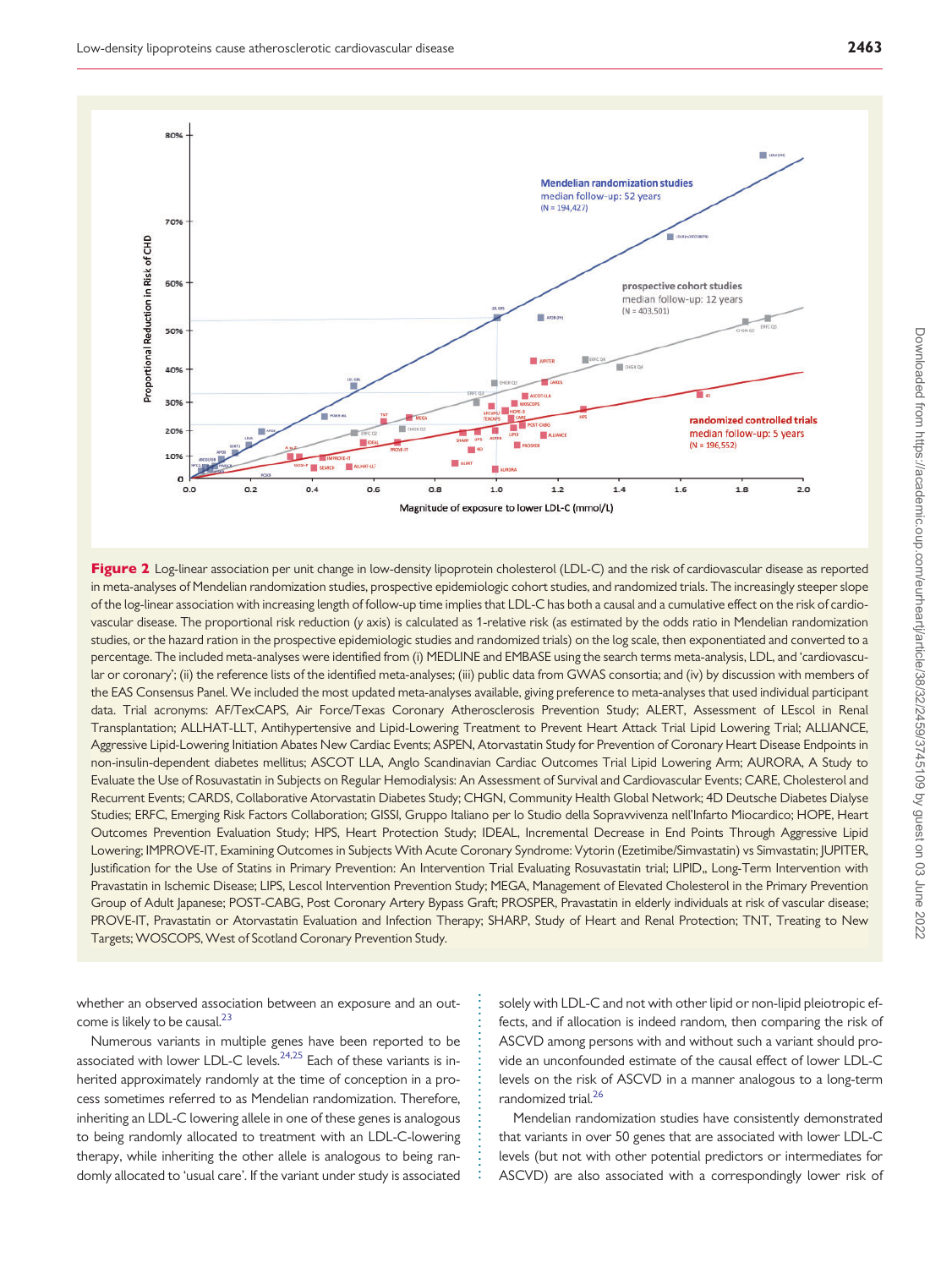<span id="page-5-0"></span>

Figure 3 Effect of exposure to lower low-density lipoprotein cholesterol (LDL-C) by mechanism of LDL-C lowering. Panel A shows the effect of genetic variants or genetic scores combining multiple variants in the genes that encode for the targets of currently available LDL-C-lowering therapies, adjusted for a standard decrement of 0.35 mmol/L lower LDL-C, in comparison with the effect of lower LDL-C mediated by variants in the LDL receptor gene. Panel B shows the effect of currently available therapies that act to primarily lower LDL-C through the LDL receptor pathway, adjusted per millimole per litre lower LDL-C. Both the naturally randomized genetic data in Panel A and the data from randomized trials in Panel B suggest that the effect of LDL-C on the risk of cardiovascular events is approximately the same per unit change in LDL-C for any mechanism that lowers LDL-C via up-regulation of the LDL receptor where the change in LDL-C (which is used in clinical medicine to estimate the change in LDL particle concentration) is likely to be concordant with changes in LDL particle concentration.

. . . . . . . . . . . . . . . . . . . . . . . . . . . . . . . . . . . . . . . . .

 $CHD<sub>1</sub><sup>20,27–30</sup>$  $CHD<sub>1</sub><sup>20,27–30</sup>$  $CHD<sub>1</sub><sup>20,27–30</sup>$  thus providing powerful evidence that LDL is causally associated with the risk of CHD. Indeed, when the effect of each LDL-C variant is plotted against its effect on CHD, there is a continuous, dose-dependent, and log-linear causal association between the magnitude of the absolute change in LDL-C level and the lifetime risk of CHD (Figure [2](#page-4-0)).<sup>[28,30](#page-13-0)</sup>

Furthermore, when adjusted for a standard decrement in LDL-C, each of the genetic variants associated with LDL-C has a remarkably similar effect on the risk of CHD per unit lower LDL-C, including variants in the genes that encode the targets of pharmacological agents commonly used to lower LDL-C [i.e. 3-hydroxy-3-methyl-glutaryl-coenzyme A reductase (HMGCR), the target of statins; Niemann-Pick C1-like 1 (NPC1L1), the target of ezetimibe; and proprotein convertase subtilisin/kexin type 9

(PCSK9), the target of the monoclonal antibodies alirocumab and evolocumab; see Figure 3], with no evidence of any heterogeneity of effect  $(I^2 = 0\%)$ . <sup>[28](#page-13-0),[30,31](#page-13-0)</sup> This observation strongly implies that the causal effect of these variants on the risk of CHD is mediated essentially entirely through LDL, because it would be implausible that variants in numerous different genes involving multiple distinct biological pathways by which LDL is lowered would each have directionally concordant and quantitatively similar pleiotropic effects on the risk of ASCVD.

Taken together, meta-analyses of Mendelian randomization studies involving more than 300 000 participants and 80 000 CHD cases provide compelling evidence that LDL is causally associated with the risk of ASCVD and that the causal effect of LDL on ASCVD is largely independent of the mechanism by which LDL is 'lowered'.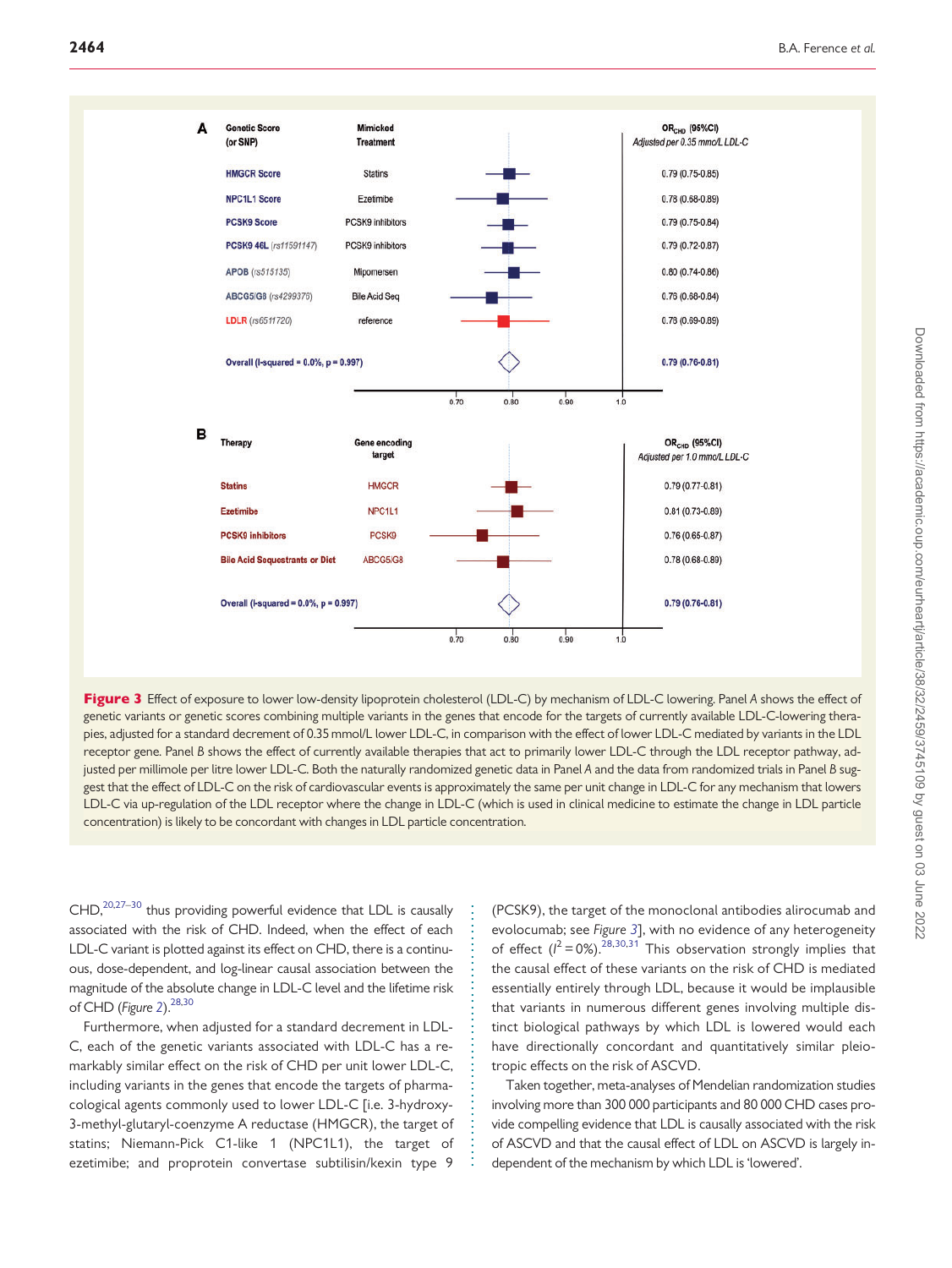<span id="page-6-0"></span>

. . . . . . . . . . . . . . . . . . . . . . . . . . . . . . . . . . . . . . . . . . . . . . . . . . . . . . . . . . . . . . . . . . . . . . . . . . . . . . . . . . . . . . .

## . Evidence from randomized controlled trials

Perhaps the most compelling clinical evidence for causality is provided by randomized clinical trials evaluating the effect of therapies that reduce LDL-C on the risk of cardiovascular events. (For reference, Figure 4 shows the principal sites of action of therapeutic interventions that act mainly to lower LDL.) It is important to note, however, that the interpretation of any given individual trial can be substantially affected by its design. In general, studies that are underpowered due to small sample sizes or few accrued events, that do not produce a substantial difference in LDL-C concentration between treatment arms, and those with short-term follow-up (2 years or less) are more likely to produce results that do not show statistically significant differences. Furthermore, some therapies that lower LDL-C (e.g. oestrogen) also have adverse effects that increase the risk of ASCVD which can attenuate or erase the clinical benefit of lowering LDL-C. Over-interpretation of these individual trials may lead to biased conclusions. For that reason, we focus on the totality of the evidence derived from meta-analyses of randomized trials.

In a meta-analysis of individual-participant data from 26 statin trials including almost 170 000 individuals, treatment with a statin was associated with a log-linear 22% proportional reduction in the risk of major cardiovascular events per millimole per litre reduction in LDL-C over a median of 5 years of treatment. $32$  The effect was somewhat less during the first year of treatment, followed by a consistent 22-24% proportional reduction in cardiovascular events per millimole per litre reduction in LDL-C during each subsequent year of

treatment.<sup>33</sup> The magnitude of this effect was independent of baseline LDL-C level, similar among persons with and without preexisting cardiovascular disease at baseline, and remarkably consistent in all subgroups studied. $32,33$  This meta-analysis therefore provides powerful evidence that reducing plasma LDL-C levels by inhibiting HMG-CoA reductase with a statin leads to dose-dependent reduction in the risk of major cardiovascular events that is proportional to the absolute magnitude of the reduction in LDL-C (Figure [2](#page-4-0)).

Notably, in the statin trials, the absolute yearly event rate observed in each randomized treatment arm was strongly and linearly associ-ated with the absolute achieved LDL-C level (Figure [5](#page-7-0)A). $34$  In these studies, LDL-C and apoB concentrations had very similar effects on the risk of cardiovascular events per millimole per litre, thus confirming that LDL-C is a satisfactory surrogate for LDL particle number under most circumstances. Furthermore, intravascular ultrasound studies of coronary atherosclerosis involving statin-treated patients have consistently demonstrated that progression of coronary atherosclerotic plaque volume can be substantially arrested at achieved LDL-C levels of  ${\sim}$  1.8 mmol/L (70 mg/dL) (Figure [5B](#page-7-0)).  $^{35,36}$  $^{35,36}$  $^{35,36}$  $^{35,36}$  $^{35,36}$ 

Importantly, other therapies that reduce LDL-C without inhibiting HMG-CoA reductase have also been shown to reduce the risk of cardiovascular events in large randomized cardiovascular outcome trials. Ezetimibe inhibits intestinal absorption of cholesterol by binding to the NPC1L1 transporter protein.<sup>37</sup> Among the 18 144 persons with acute coronary syndrome enrolled in the IMPROVE-IT trial, treatment with ezetimibe plus a statin vs. statin monotherapy reduced LDL-C levels by 0.40 mmol/L over the trial duration, and was associated with a 6.5% proportional reduction in major cardiovascular events.<sup>38</sup> Supportive evidence is available from the SHARP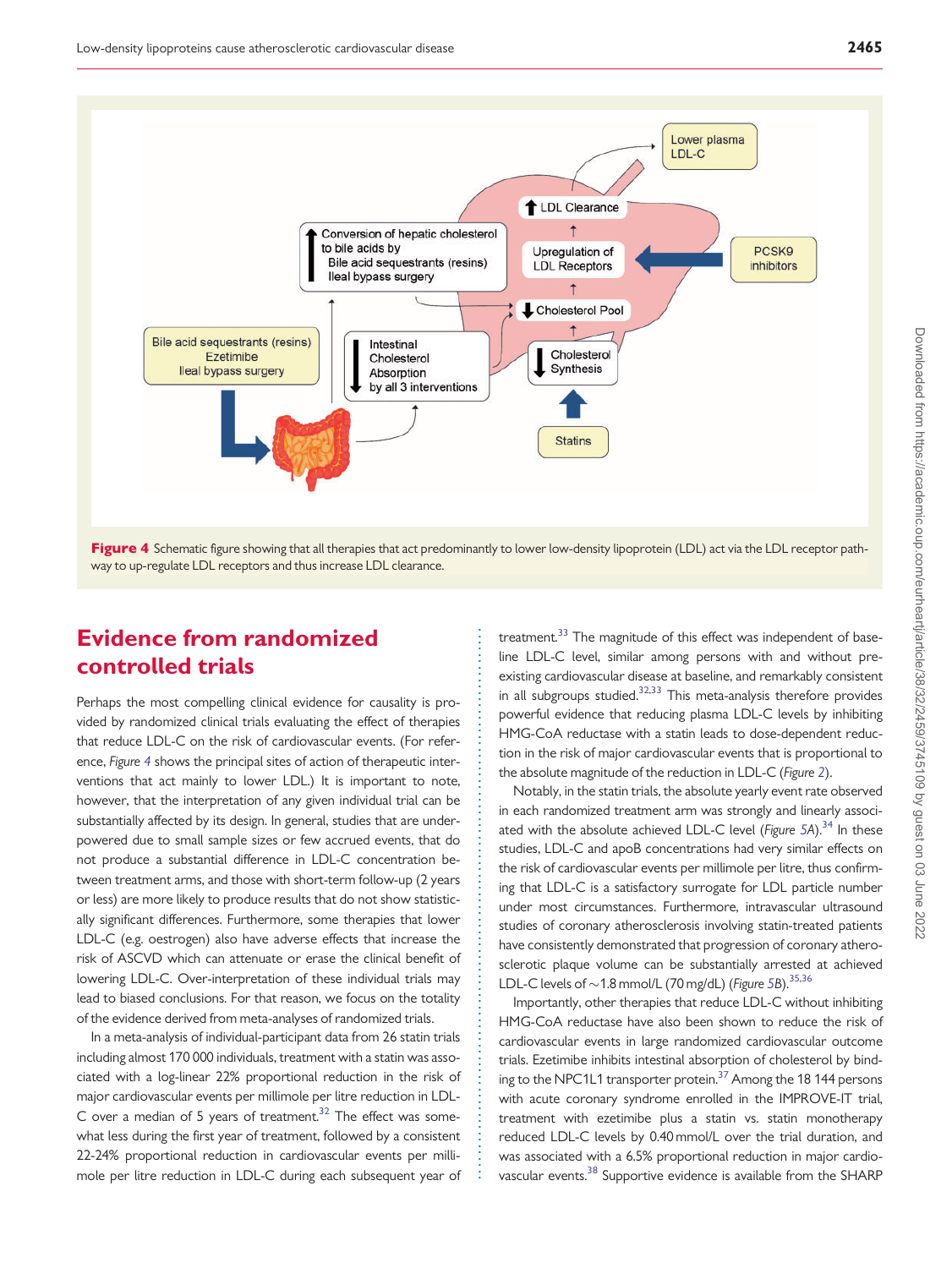<span id="page-7-0"></span>

Figure 5 Linear association between achieved low-density lipoprotein cholesterol (LDL-C) level and absolute coronary heart disease (CHD) event rate or progression of atherosclerosis. Panel A shows absolute cardiovascular event rates in randomized statin trials and Panel B shows progression of atherosclerosis as measured by intravascular ultrasound. In Panel A, achieved LDL-C in primary prevention trials and secondary prevention trials in stable CHD patients was related to the end point of CHD events (fatal plus non-fatal myocardial infarction, sudden CHD death) proportioned to 5 years assuming linear rates with time. Trendlines for primary and secondary prevention associations are virtually superimposable. Key: p, placebo; a, active treatment arm, except for IDEAL, where s, simvastatin and a, atorvastatin; and HOPE-3, where r, rosuvastatin; and TNT where reference is made to atorvastatin 10 and 80 mg dose. Trial acronyms: AFCAPS, Air Force Coronary Atherosclerosis Prevention Study; ASCOT, Anglo Scandinavian Cardiac Outcomes Trial; ASTEROID, A Study To Evaluate the Effect of Rosuvastatin on Intravascular Ultrasound-Derived Coronary Atheroma Burden; CARE, Cholesterol and Recurrent Events; CAMELOT, Comparison of Amlodipine vs. Enalapril to Limit Occurrence of Thrombosis; HOPE, Heart Outcomes Prevention Evaluation Study; HPS, Heart Protection Study; IDEAL, Incremental Decrease in End Points Through Aggressive Lipid Lowering; ILLUSTRATE, Investigation of Lipid Level Management Using Coronary Ultrasound To Assess Reduction of Atherosclerosis by CETP Inhibition and HDL Elevation; JUPITER, Justification for the Use of Statins in Primary Prevention: An Intervention Trial Evaluating Rosuvastatin trial; LIPID, Long-Term Intervention with Pravastatin in Ischemic Disease; PRECISE IVUS, Plaque REgression with Cholesterol absorption Inhibitor or Synthesis inhibitor Evaluated by IntraVascular UltraSound; PROSPER, Pravastatin in elderly individuals at risk of vascular disease; REVERSAL, Reversal of Atherosclerosis With Aggressive Lipid Lowering; 4S Scandinavian Simvastatin Survival Study; SATURN, Study of Coronary Atheroma by Intravascular Ultrasound: Effect of Rosuvastatin vs. Atorvastatin; STRADIVARIUS, Strategy To Reduce Atherosclerosis Development InVolving Administration of Rimonabant—the Intravascular Ultrasound Study; TNT, Treating to New Targets; WOSCOPS, West Of Scotland Coronary Prevention Study.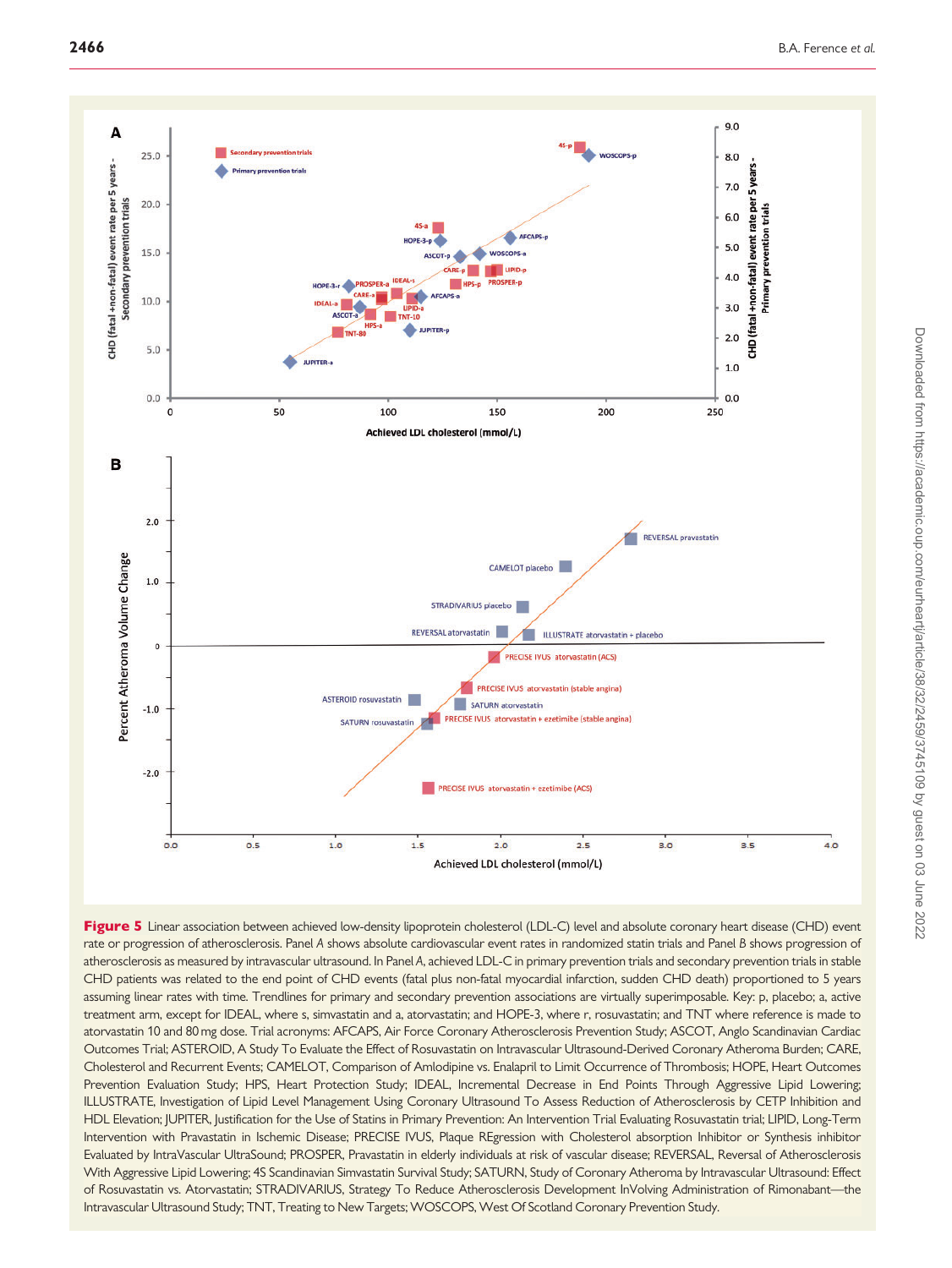. trial in 9270 persons with chronic kidney disease, which compared treatment with the combination of simvastatin and ezetimibe with placebo. Combination treatment reduced LDL-C levels by 0.85 mmol/L (33 mg/dL) and reduced the incidence of major cardiovascular events by 17% relative to placebo.<sup>39</sup> In both trials, the magnitude of the observed proportional risk reduction was consistent with the clinical benefit that would be expected from similar absolute reductions in LDL-C during treatment with statin monotherapy. These data suggest that statins and ezetimibe have therapeutically equivalent effects on the risk of cardiovascular events per unit lower LDL-C (Figure [3](#page-5-0)B). These findings also agree closely with the naturally randomized genetic data that have demonstrated that variants in the HMGCR and NPC1L1 genes have biologically equivalent effects on the risk of cardiovascular disease per unit lower LDL- $C^{31,40}$  $C^{31,40}$  $C^{31,40}$  (Figure [3](#page-5-0)A).

In addition, among 27,564 participants with cardiovascular disease enrolled in the recently reported FOURIER trial, treatment with the PCSK9 monoclonal antibody evolocumab added to a statin reduced LDL-C by 1.4 mmol/L (53.4 mg/dl) to a mean LDL-C level of 0.78 mmol/L (30 mg/dl) and reduced the incidence of cardiovascular death, MI or stroke by 20% during a median of 2.2 years of followup[.41,42](#page-13-0) When analysed by each year of treatment, evolocumab had nearly identical effects on the risk of multiple different cardiovascular endpoints per millimole per litre reduction in LDL-C compared to treatment with a statin as reported by the Cholesterol Treatment Trialists Collaboration.<sup>[31](#page-13-0)</sup> The results of this trial are remarkably consistent with the results of a recent Mendelian randomization study that showed that variants in the PCSK9 and HMGCR genes have nearly identical effects on the risk of cardiovascular events per unit lower LDL-C, and therefore accurately predicted that PCSK9 inhibitors would reduce the risk of cardiovascular events by approximately the same amount as statins per unit reduction in LDL-C.<sup>43</sup> The results of the FOURIER trial are also consistent with the results of the recent GLAGOV trial in which treatment with evolocumab added to a statin reduced LDL-C levels by 1.45 mmol/L and induced plaque regression that appeared to be directly proportional to the achieved absolute LDL-C level, even at LDL-C levels as low as 0.95 mmol/L (36.6 mg/ dl).<sup>[44](#page-13-0)</sup> Taken together, the results of these studies strongly suggest that PCSK9 inhibitors and statins have biologically equivalent effects on the risk of cardiovascular events per unit change in LDL-C.

Furthermore, in the Lipid Research Clinics Coronary Primary Prevention Trial, treatment with the bile acid sequestrant cholestyramine reduced LDL-C by 0.7 mmol/L and reduced the relative risk of cardiovascular death or MI by 19%.<sup>[45](#page-13-0)</sup> Similarly, in the Program on Surgical Control of Hyperlipidemia (POSCH) study, ileal bypass surgery reduced LDL-C by 1.85 mmol/L and reduced the relative risk of cardiovascular death or MI by 35%.<sup>[46](#page-13-0)</sup> In both trials, the observed risk reduction was consistent with the proportional risk reduction per unit lower LDL-C observed during treatment with a statin or with combined statin and ezetimibe therapy (Figure [2](#page-4-0)). Indeed, in a recent meta-analysis of 49 studies including 312 175 participants and 39 645 major vascular events that compared the effects of 9 different types of lipid-lowering therapies, nearly all of these therapeutic approaches to lowering LDL-C were associated with a consistent 20–25% proportional reduction in vascular events per millimole per litre reduction in LDL- $C^{47}$  These findings are in line with those from the Mendelian randomization studies and demonstrate that the clinical

benefit of lowering LDL-C appears to be independent of the mechan-ism by which LDL-C is lowered (Figure [3](#page-5-0)).

The one notable exception to this finding is the effect of the cholesteryl ester transfer protein (CETP) inhibitors. In the recently reported ACCELERATE Trial, the CETP inhibitor evacetrapib plus a statin reduced LDL-C by 0.75 mmol/L compared with statin monotherapy but did not reduce the risk of cardiovascular events.<sup>48</sup> To date, we lack a mechanistic explanation for this finding, although deleterious effects on CHD due to a 1.5 mmHg mean increase in systolic blood pressure and/or possible dysfunctional HDL phenotypes on evacetrapib may constitute contributory factors. In addition, the LDL particle-lowering effect of CETP inhibitors appears to become attenuated when a CETP inhibitor is added to a statin, thus leading to dis-cordance between the measured LDL-C and apoB reductions.<sup>[48](#page-13-0)</sup> The ongoing 30 000-person REVEAL trial with the CETP inhibitor anacetrapib will provide more definitive evidence of the effect of adding a CETP inhibitor to a statin on the risk of cardiovascular events.

#### Criteria for causality

A critical appraisal of the evidence discussed in this review demonstrates that the association between plasma LDL-C concentration and the risk of ASCVD satisfies all the criteria for causality (Table [1](#page-2-0)).<sup>49</sup> Indeed, the prospective epidemiologic studies, Mendelian randomization studies, and randomized intervention trials all demonstrate a remarkably consistent dose-dependent log-linear association between the absolute magnitude of exposure to LDL-C and the risk of ASCVD, and together demonstrate that the effect of LDL-C on the risk of ASCVD increases with increasing duration of exposure (Figure [2](#page-4-0)). This concordance between multiple lines of evidence, most notably the remarkable concordance between the unbiased naturally randomized genetic data and the results of numerous randomized intervention trials using multiple different agents to reduce LDL-C, provides overwhelming clinical evidence that LDL causes ASCVD and that lowering LDL reduces the risk of cardiovascular events.

## Evidence for the cumulative effect of exposure to LDL on ASCVD

Mendelian randomization studies suggest that long-term exposure to lower LDL-C is associated with up to a three-fold greater proportional reduction in the risk of cardiovascular disease per unit reduction in LDL-C, when compared with shorter term treatment with a statin started later in life after atherosclerosis has developed.<sup>28</sup> This finding suggests that the causal effect of LDL on the risk of ASCVD is determined by both the absolute magnitude and the cumulative duration of exposure to LDL-C. This finding is consistent with increasing benefit observed over time in the long-term follow-up of the WOSCOPS trial.<sup>50</sup>

Because the effect of LDL-C on the risk of ASCVD appears to be both causal and cumulative over time, lowering the plasma LDL-C level earlier than is currently recommended, may result in proportionally greater reductions in the lifetime risk of ASCVD than which is estimated in short-term randomized trials. Integrating the available evidence from Mendelian randomization studies and randomized trials suggests that each millimole per litre reduction in LDL-C reduces

. . . . . . . . . . . . . . . . . . . . . . . . . . . . . . . . . . . . . . . . . . . . . . . . . . . . . . . . . . . . . . . . . . . . . . . . . . . . . . . . . . . . . . . . . . . . . . . . . . . . . . . . . . . . . . . . . . . . . . . . . . . . . . . . . . . . . . . . . . . . . . . . . . . . . . . . . . . . . . . . . . . . . . . . . . . .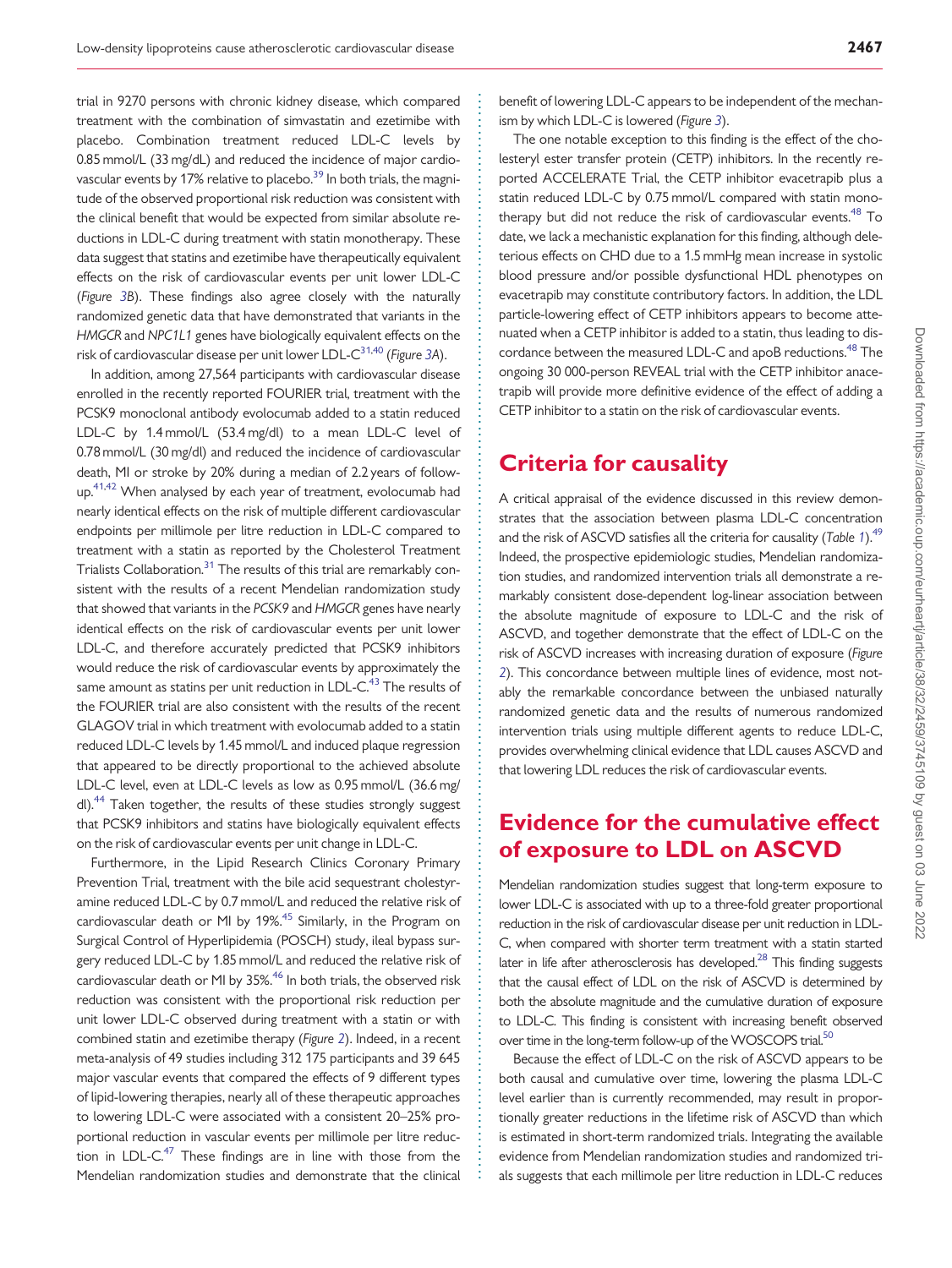| <b>Baseline</b><br>LDL-C (mmol/L) | <b>Absolute reduction</b><br>LDL-C (mmol/L) |         |    | <b>Duration of treatment exposure</b><br>[expected proportional risk reduction (%)] | <b>Guideline</b><br>recommended treatment <sup>51,52</sup> |          |                                      |
|-----------------------------------|---------------------------------------------|---------|----|-------------------------------------------------------------------------------------|------------------------------------------------------------|----------|--------------------------------------|
|                                   |                                             | 5 years |    | 10 years 20 years 30 years                                                          |                                                            | 40 years |                                      |
|                                   | 3.5                                         | 58      | 68 | 81                                                                                  | 89                                                         | 93       | Yes (due to markedly elevated LDL-C) |
|                                   | 3.0                                         | 53      | 62 | 76                                                                                  | 85                                                         | 90       |                                      |
|                                   | 2.5                                         | 46      | 56 | 70                                                                                  | 79                                                         | 86       |                                      |
|                                   | 2.0                                         | 39      | 48 | 61                                                                                  | 71                                                         | 79       |                                      |
|                                   | 1.5                                         | 31      | 39 | 51                                                                                  | 61                                                         | 69       |                                      |
|                                   | 2.5                                         | 46      | 56 | 70                                                                                  | 79                                                         | 86       | Yes (due to markedly elevated LDL-C) |
|                                   | 2.0                                         | 39      | 48 | 61                                                                                  | 71                                                         | 79       |                                      |
|                                   | 1.5                                         | 31      | 39 | 51                                                                                  | 61                                                         | 69       |                                      |
|                                   | 1.0                                         | 22      | 28 | 38                                                                                  | 46                                                         | 54       |                                      |
|                                   | 1.5                                         | 31      | 39 | 51                                                                                  | 61                                                         | 69       | Depends on risk of ASCVD             |
|                                   | 1.0                                         | 22      | 28 | 38                                                                                  | 46                                                         | 54       |                                      |
|                                   | 0.5                                         | 12      | 15 | 21                                                                                  | 27                                                         | 32       |                                      |
|                                   | 1.0                                         | 22      | 28 | 38                                                                                  | 46                                                         | 54       | Depends on risk of ASCVD             |
|                                   | 0.5                                         | 12      | 15 | 21                                                                                  | 27                                                         | 32       |                                      |

<span id="page-9-0"></span>Table 2 Expected proportional risk reduction based on pre-treatment low-density lipoprotein cholesterol (LDL-C), absolute magnitude of LDL-C reduction, and total duration of therapy

Recommendations for treatment: expected clinical benefit per unit reduction in LDL-C expressed as the expected proportional risk reduction (%). The proportional reduction in short-term risk is based on an expected 22% reduction in risk per millimole per litre reduction in LDL-C over 5 years as estimated from randomized trials and is calculated as<br>[(1-0.78 <sup>(absolute reduction in LDL-C in mmol(</sup> LDL-C over 40 years of exposure as estimated from Mendelian randomization studies and is calculated as [(1-0.46 <sup>(absolute reduction in LDL-C</sup> in mmo<sup>l/L)</sup>)  $\times$  100]. The expected proportional risk reduction per mmol/L reduction in LDL-C for any specific treatment duration is calculated as: [(1-e<sup>(-0.249 + (number of years of treatment - 5) × (-0.0152))</sup>)  $\times$  100]. ASCVD, atherosclerotic cardiovascular disease.

Table 3 Expected short-term absolute risk reduction and number needed to treat based on baseline absolute risk of cardiovascular disease and pre-treatment low-density lipoprotein cholesterol (LDL-C) with 5 years of treatment to lower LDL-C

| 10-year<br>absolute risk<br>of $CVD$ $(\%)$ | <b>Baseline</b><br>LDL-C mmol/L<br>(mg/dL) | <b>LDL-C</b> after<br>50% reduction<br>mmol/L (mg/dL) | <b>Proportional risk</b><br>reduction $(\%)$ | 10-year Absolute<br>risk $(\%)$ after 50%<br><b>LDL-C</b> reduction | ARR $(\%)$     | <b>NNT</b> | <b>Guideline</b><br>recommended<br>treatment <sup>51,52</sup> |
|---------------------------------------------|--------------------------------------------|-------------------------------------------------------|----------------------------------------------|---------------------------------------------------------------------|----------------|------------|---------------------------------------------------------------|
| 20                                          | 5(200)                                     | 2.5(100)                                              | 42.8                                         | 11.4                                                                | 8.6            | 11.7       | Yes (based on 10-                                             |
| 20                                          | 4(160)                                     | 2.0(80)                                               | 36                                           | 12.8                                                                | 7.2            | 13.9       | year risk of                                                  |
| 20                                          | 3(120)                                     | 1.5(60)                                               | 28.4                                         | 14.3                                                                | 5.7            | 17.6       | ASCVD)                                                        |
| 20                                          | 2(80)                                      | 1.0(40)                                               | 20                                           | 16                                                                  | $\overline{4}$ | 25         |                                                               |
| 15                                          | 5(200)                                     | 2.5(100)                                              | 42.8                                         | 8.6                                                                 | 6.4            | 15.6       | Yes (based on 10-                                             |
| 15                                          | 4(160)                                     | 2.0(80)                                               | 36                                           | 9.6                                                                 | 5.4            | 18.5       | year risk of                                                  |
| 15                                          | 3(120)                                     | 1.5(60)                                               | 28.4                                         | 10.7                                                                | 4.3            | 23.4       | ASCVD)                                                        |
| 15                                          | 2(80)                                      | 1.0(40)                                               | 20                                           | 12                                                                  | 3              | 33.3       |                                                               |
| 10                                          | 5(200)                                     | 2.5(100)                                              | 42.8                                         | 5.7                                                                 | 4.3            | 23.4       | Yes (based on 10-                                             |
| 10                                          | 4(160)                                     | 2.0(80)                                               | 36                                           | 6.4                                                                 | 3.6            | 27.8       | year risk of                                                  |
| 10                                          | 3(120)                                     | 1.5(60)                                               | 28.4                                         | 7.2                                                                 | 2.8            | 35.2       | ASCVD)                                                        |
| 10                                          | 2(80)                                      | 1.0(40)                                               | 20                                           | 8                                                                   | $\overline{2}$ | 50         |                                                               |
| 5                                           | 5(200)                                     | 2.5(100)                                              | 42.8                                         | 2.9                                                                 | 2.1            | 46.8       | No (based on 10-                                              |
| 5                                           | 4(160)                                     | 2.0(80)                                               | 36                                           | 3.2                                                                 | 1.8            | 55.6       | year risk of                                                  |
| 5                                           | 3(120)                                     | 1.5(60)                                               | 28.4                                         | 3.6                                                                 | 1.4            | 70.3       | ASCVD)                                                        |
| 5                                           | 2(80)                                      | 1.0(40)                                               | 20                                           | 4                                                                   |                | 100        |                                                               |

Recommendations for treatment: expected clinical benefit per unit reduction in LDL-C. The proportional reduction in short-term risk is based on an expected 22% reduction in risk<br>per millimole per litre reduction in LDL-C o duction is calculated as [ARR = Column 1 - Column 5], and the number needed to treat is calculated as [(1  $\div$  ARR)  $\times$  100].

CVD, cardiovascular disease; ASCVD, atherosclerotic cardiovascular disease; ARR, absolute risk reduction; NNT, number needed to treat.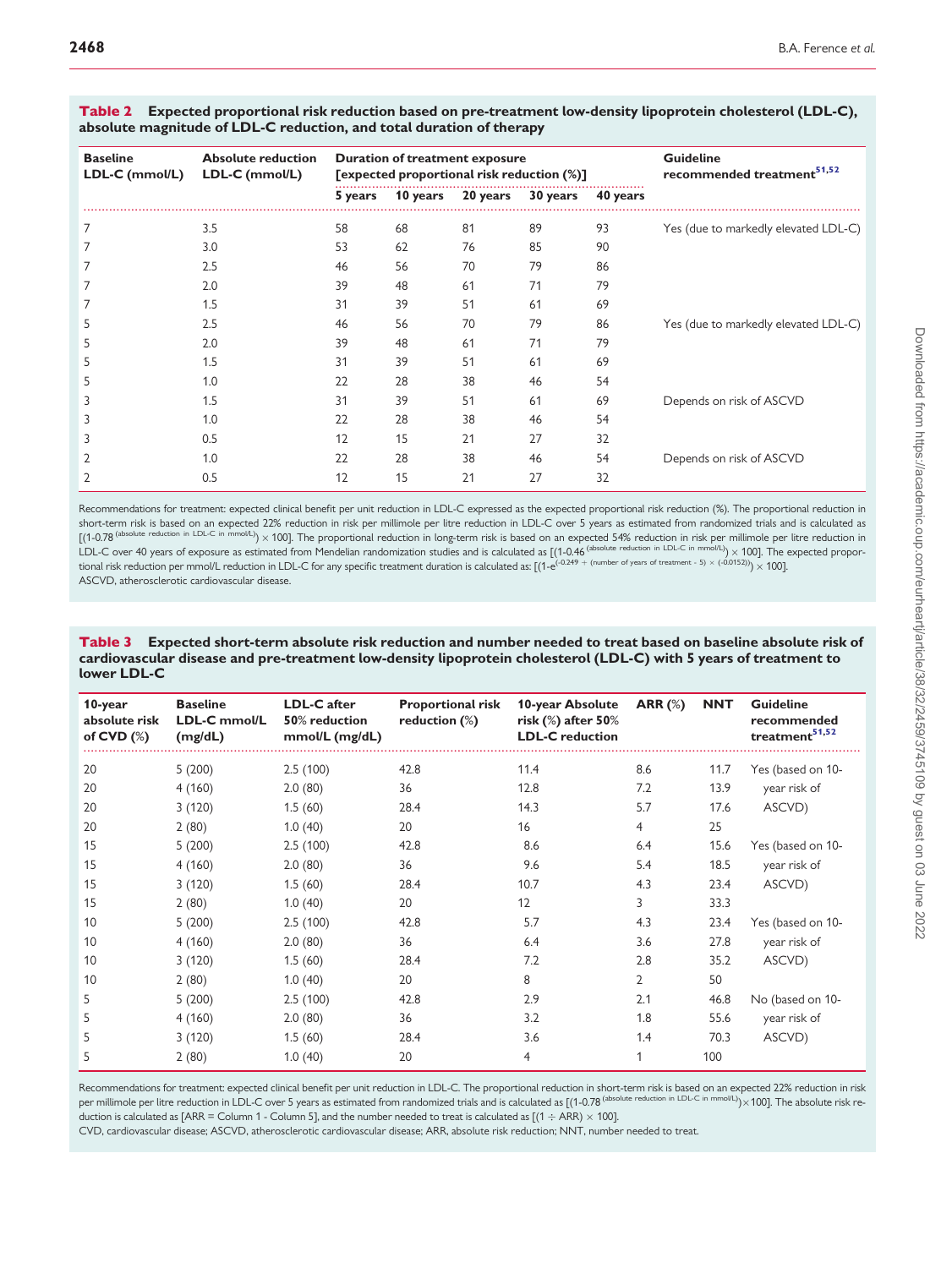Table 4 Expected long-term absolute risk reduction and number needed to treat based on baseline absolute risk of cardiovascular disease and pre-treatment low-density lipoprotein cholesterol (LDL-C) with 30 years of treatment (or exposure) to lower LDL-C

| 30-year<br><b>Absolute risk</b><br>of $CVD$ $(\%)$ | <b>Baseline LDL-C</b><br>mmol/L (mg/dL) | <b>LDL-C</b> after<br>reduction<br>mmol/L (mg/dL) | Proportional<br>risk reduction (%) | 30-year absolute<br>risk $(\%)$ after 50%<br><b>LDL-C</b> reduction | $ARR(\%)$ | <b>NNT</b> | <b>Guideline</b><br>recommended<br>treatment <sup>51,52</sup> |
|----------------------------------------------------|-----------------------------------------|---------------------------------------------------|------------------------------------|---------------------------------------------------------------------|-----------|------------|---------------------------------------------------------------|
| 60                                                 | 5(200)                                  | 2.5(100)                                          | 82.3                               | 10.6                                                                | 49.4      | 2          | Individualized (based                                         |
| 60                                                 | 4(160)                                  | 2.0(80)                                           | 75                                 | 15                                                                  | 45        | 2.2        | on lifetime risk of                                           |
| 60                                                 | 3(120)                                  | 1.5(60)                                           | 64.6                               | 21.2                                                                | 38.9      | 2.6        | ASCVD)                                                        |
| 60                                                 | 2(80)                                   | 1.0(40)                                           | 50                                 | 30                                                                  | 30        | 3.3        |                                                               |
| 45                                                 | 5(200)                                  | 2.5(100)                                          | 82.3                               | 8                                                                   | 37        | 2.7        | Individualized (based                                         |
| 45                                                 | 4(160)                                  | 2.0(80)                                           | 75                                 | 11.3                                                                | 33.8      | 3          | on lifetime risk of                                           |
| 45                                                 | 3(120)                                  | 1.5(60)                                           | 64.6                               | 15.9                                                                | 29.1      | 3.4        | ASCVD)                                                        |
| 45                                                 | 2(80)                                   | 1.0(40)                                           | 50                                 | 22.5                                                                | 22.5      | 4.4        |                                                               |
| 30                                                 | 5(200)                                  | 2.5(100)                                          | 82.3                               | 5.3                                                                 | 24.7      | 4          | Individualized (based                                         |
| 30                                                 | 4(160)                                  | 2.0(80)                                           | 75                                 | 7.5                                                                 | 22.5      | 4.4        | on lifetime risk of                                           |
| 30                                                 | 3(120)                                  | 1.5(60)                                           | 64.6                               | 10.6                                                                | 19.4      | 5.2        | ASCVD)                                                        |
| 30                                                 | 2(80)                                   | 1.0(40)                                           | 50                                 | 15                                                                  | 15        | 6.7        |                                                               |
| 15                                                 | 5(200)                                  | 2.5(100)                                          | 82.3                               | 2.7                                                                 | 12.3      | 8.1        | Individualized (based                                         |
| 15                                                 | 4(160)                                  | 2.0(80)                                           | 75                                 | 3.8                                                                 | 11.3      | 8.9        | on lifetime risk of                                           |
| 15                                                 | 3(120)                                  | 1.5(60)                                           | 64.6                               | 5.3                                                                 | 9.7       | 10.3       | ASCVD)                                                        |
| 15                                                 | 2(80)                                   | 1.0(40)                                           | 50                                 | 7.5                                                                 | 7.5       | 13.3       |                                                               |

Recommendations for treatment: expected clinical benefit per unit reduction in LDL-C. The proportional reduction in long-term risk is based on an expected 54% reduction in risk per millimole per litre reduction in LDL-C in millimole per litre reduction in LDL-C over 40 years of exposure as estimated from Mendelian randomization studies and is calculated as [(1-0.46 <sup>(absol</sup>uted as f) The absolute risk reduction is calculated as [ARR = Column 1 - Column 5], and the number needed to treat is calculated as [(1  $\div$  ARR)  $\times$  100].

> . . . . . . . . . . . . . . . . . . . . . . . . . . . . . . . . . . . . . . . . . . . . . . . . . . . . . . . . . . . . . . . . . . . . . . . . . . . . . . . . . . . . .

CVD, cardiovascular disease; ASCVD, atherosclerotic cardiovascular disease; ARR, absolute risk reduction; NNT, number needed to treat.

the relative risk of ASCVD events by  $\sim$  10% during the first year of  $\;$  : treatment, by  ${\sim}16\%$  after 2 years of treatment and by  ${\sim}20\%$  after 3 years of treatment, presumably related to the stabilization of any existing underlying plaque burden. $33$  Each subsequent year of treatment after the third might then be expected to result in a further 1.5% proportional reduction in ASCVD events per millimole per litre per year (Tables [2](#page-9-0)–4). Therefore, 5 years of treatment with a lipidlowering agent should reduce the relative risk of ASCVD by  $\sim$ 20– 25% per millimole per litre reduction in LDL-C, while 40 years of treatment (or approximately equivalently 40 years of exposure to lower LDL-C) would be expected to reduce ASCVD events by  $\sim$ 50–55% per millimole per litre lower LDL-C (Figure [2](#page-4-0)).

#### Recommendations for treatment

The evidence clearly indicates that reducing LDL-C by increasing the numbers of hepatic LDL receptors can reduce ASCVD (Figure [4](#page-6-0)). Because reducing LDL-C should have a constant effect on the risk of ASCVD per unit absolute reduction in LDL-C, and because LDL-C has both a causal and a cumulative effect on the risk of ASCVD, the proportional reduction in risk that a person can expect from reducing LDL-C will depend on their baseline LDL-C level, the absolute magnitude of the reduction in LDL-C, and the duration of therapy. Similarly, the absolute risk reduction that a person can expect from reducing LDL-C will depend on their baseline risk of ASCVD, baseline LDL-C level, the absolute magnitude of the reduction in LDL-C, and the duration of LDL-C-lowering therapy.

Tables 2–4 provide estimates of the potential clinical benefit that can be achieved by lowering plasma LDL-C concentration based on a person's baseline risk of ASCVD, baseline LDL-C, and the duration of lipid-lowering therapy, expressed as both expected proportional and absolute risk reductions. Physicians can use this information to discuss with their patients about the potential benefits of lowering LDL-C based on the causal effect of LDL on the risk of ASCVD.

## Impact of other exposures on the casual effect of LDL on ASCVD

In addition to LDL, multiple other exposures have been reported to be associated with the risk of ASCVD including elevated sys-tolic blood pressure, diabetes, and tobacco smoking.<sup>[1](#page-12-0)</sup> Both the Mendelian randomization studies and the meta-analyses of randomized trials demonstrate that changes in LDL-C have a very consistent proportional effect on the risk of ASCVD across different levels of various risk factors. As a result, a given absolute reduction in LDL-C is associated with the same proportional reduction in the risk of ASCVD, regardless of the presence or absence of other risk factors. However, because persons with more risk factors have a higher absolute rate of ASCVD in comparison with persons with fewer risk factors, the constant proportional reduction in risk per millimole per litre reduction in LDL-C will translate into greater absolute risk reductions for persons with increasing numbers of risk factors or among persons who are at a higher risk of cardiovascular disease more generally.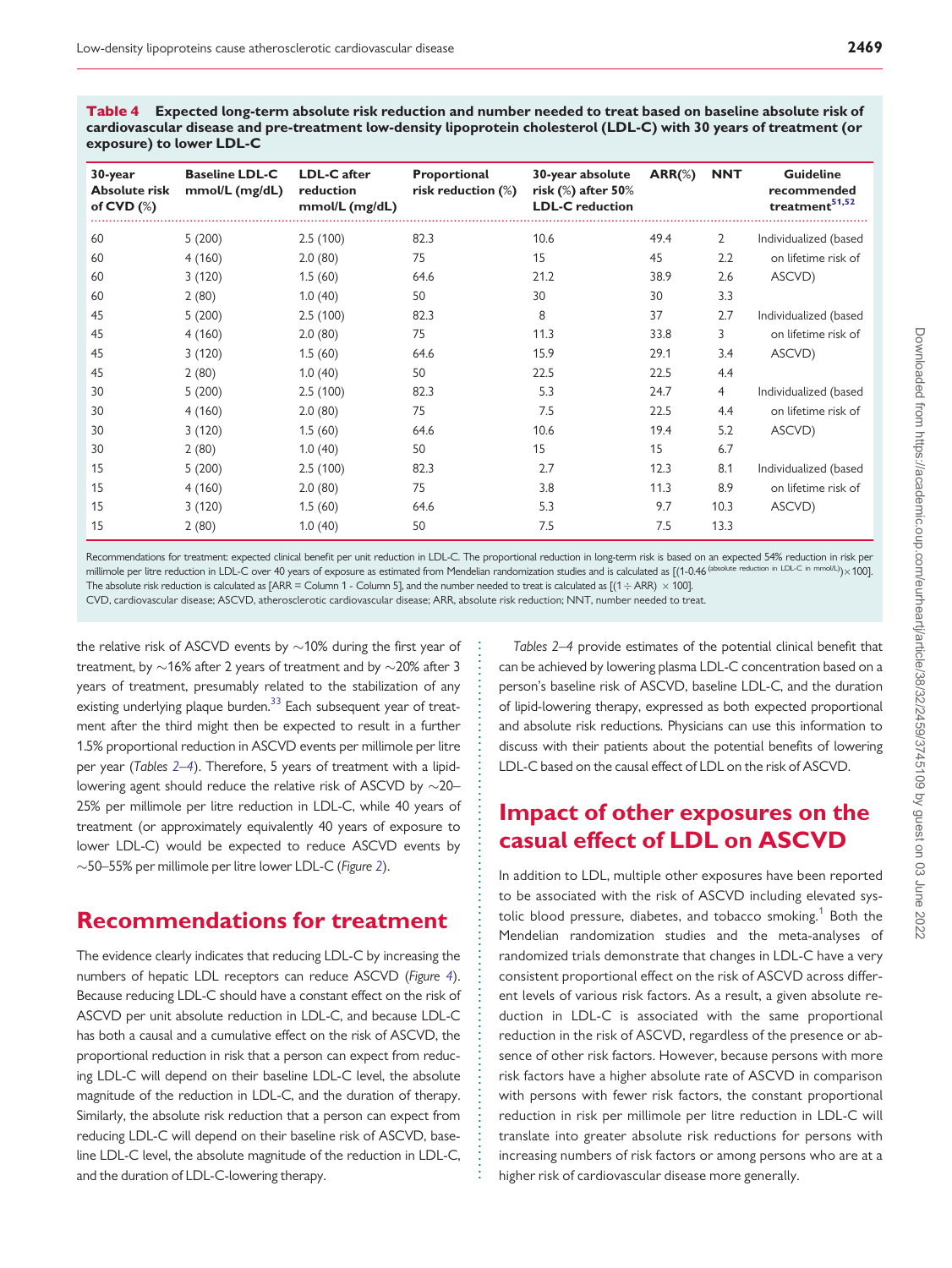#### Box I Low-density lipoprotein (LDL) as a causal factor for atherosclerotic cardiovascular disease: key implications

- Cumulative LDL arterial burden is a central determinant for the initiation and progression of atherosclerotic cardiovascular disease.
- The lower the LDL cholesterol (LDL-C) level attained by agents that primarily target LDL receptors, the greater the clinical benefit accrued.
- Both proportional (relative) risk reduction and absolute risk reduction relate to the magnitude of LDL-C reduction.
- Lowering LDL-C in individuals at high cardiovascular risk earlier rather than later appears advisable, especially in those with familial hypercholesterolaemia.

Finally, an important area for future research is to identify persons who are most likely to benefit from LDL-C-lowering therapies. The probability that LDL will be retained within the arterial intima leading to the development and growth of atherosclerotic plaque increases with increasing concentration of circulating LDL particles.<sup>[6](#page-12-0)</sup> Because retention of LDL particles is a probabilistic event, one would expect, therefore, that people with similar LDL-C level will have a distribution of underlying atherosclerotic plaque burdens. Genetic factors may influence whether a person is more or less likely to retain LDL-C within the arterial intima or influence the degree to which retention of LDL particles triggers the inflammatory process or oxidative changes that influence the rate of plaque growth and the propensity for plaque disruption.

Indeed, many of the genetic variants most strongly associated with ASCVD in GWAS are in genes that encode for components of the arterial wall, which may modify susceptibility to retaining LDL or modify responses to the accumulated LDL within the artery wall.<sup>27</sup> This hypothesis is consistent with the results of a meta-analysis of statin trials that reported that persons with the highest tertile of a genetic ASCVD risk score derived a greater proportional reduction in the risk of cardiovascular events per millimole per litre reduction in LDL-C than did persons with the lowest tertile of the genetic risk score.<sup>[53](#page-13-0)</sup> The genetic score used in this study may have included variants that lead to a greater susceptibility to retain LDL particles. Identifying genetic and other factors that influence the likelihood of retaining LDL particles within the intima is an active area of ongoing research and may eventually help to personalize the prevention of cardiovascular disease by identifying persons who are most vulnerable to the deleterious effects of LDL-C and therefore are most likely to benefit from therapies that lower LDL-C.

#### **Conclusions**

Considered together, the strong and consistent evidence from the genetic studies, prospective epidemiologic cohort studies, Mendelian randomization studies, and randomized intervention trials discussed here, supported by mechanistic evidence to be presented in the second Consensus Statement on LDL causality, establishes that LDL is not merely a biomarker of increased risk but a causal factor in the

. . . . . . . . . . . . . . . . . . . . . . . . . . . . . . . . . . . . . . . . . . . . . . . . . . . . . . . . . . . . . . . . . . . . . . . . . . . . . . . . . . . . . . . . . . . . . . . . . . . . . . . . . . . . . . . . . . . . . . . . . . . . . . . . . . . . . . . . . . . . . . . . . . . . . . . . . . . . . . . . . . . . . . . . . . . . .

pathophysiology of ASCVD. The key implications for this conclusion are presented in Box 1.

#### Funding

Travel and meeting logistics were supported by unrestricted educational grants from MSD and Amgen to the European Atherosclerosis Society. These companies were not present at the Consensus Panel meetings, had no role in the design or content of the manuscript, and had no right to approve or disapprove the final document. Funding to pay the Open Access publication charges for this article was provided by the European Atherosclerosis Society.

Conflict of interest: J.B. has received research grants from Amgen, AstraZeneca, NovoNordisk, Pfizer and Regeneron/Sanofi and honoraria for consultancy and lectures from Amgen, AstraZeneca, Eli Lilly, Merck, Novo-Nordisk, Pfizer, and Regeneron/Sanofi. E.B. has received honoraria from AstraZeneca, Amgen, Genfit, MSD, Sanofi-Regeneron, Unilever, Danone, Aegerion, Chiesi, Rottapharm, Lilly and research grants from Amgen, Danone and Aegerion. A.L.C. has received research grants to his institution from Amgen, Astra-Zeneca, Merck, Regeneron/Sanofi, and Sigma Tau, and honoraria for advisory boards, consultancy or speaker bureau from Abbot, Aegerion, Amgen, AstraZeneca, Eli Lilly, Genzyme, Merck/MSD,Mylan, Pfizer, Rottapharm and Sanofi-Regeneron. M.J.C. has received research grants from MSD, Kowa, Pfizer, and Randox and honoraria for consultancy/speaker activities from Amgen, Kowa, Merck, Sanofi, Servier, Unilever, and Regeneron. S.F. has the following disclosures for the last 12 months: Compensated consultant and advisory activities with Merck, Kowa, Sanofi, Amgen, Amarin, and Aegerion. B.A.F. has received research grants from Merck, Amgen and Esperion Therapeutics and received honoraria for lectures, consulting and/or advisory board membership from Merck, Amgen, Esperion, Ionis, and the American College of Cardiology. I.G. has received speaker fees from MSD and Pfizer relating to cardiovascular risk estimation and lipid guidelines, and consultancy/ speaker fee from Amgen. H.N.G. has received research grants from Merck, Sanofi-Regeneron, and Amgen. He consults for Merck, Sanofi, Regeneron, Lilly, Kowa, Resverlogix, Boehringer Ingelheim. R.A.H. has received research grants from Aegerion, Amgen, The Medicines Company, Pfizer, and Sanofi. He consults for Amgen, Aegerion, Boston Heart Diagnostics, Gemphire, Lilly, and Sanofi. J.D.H reports honoraria/ research grants from Aegerion, Alnylam, Catabasis, Lilly, Merck, Pfizer, Novartis, Regeneron, Sanofi. R.M.K is a Member, Merck Global Atherosclerosis Advisory Board. U.L. has received honoraria for lectures and/or consulting from Amgen, Medicines Company, Astra Zeneca, MSD, Berlin Chemie, Bayer, Abbott, and Sanofi. U.L. aufs has received honoraria for board membership, consultancy, and lectures from Amgen, MSD, Sanofi, and Servier. L.M. has received honoraria for consultancy and lectures from Amgen, Danone, Kowa, Merck, and Sanofi-Regeneron. S.J.N. has received research support from Amgen, AstraZeneca, Anthera, Cerenis, Novartis, Eli Lilly, Esperion, Resverlogix, Sanofi-Regeneron, InfraReDx. and LipoScience and is a consultant for Amgen, AstraZeneca, Boehringer Ingelheim, CSL Behring, Eli Lilly, Merck, Takeda, Pfizer, Roche, Sanofi-Regeneron, Kowa. and Novartis. B.G.N. reports consultancies and honoraria for lectures from AstraZeneca, Sanofi, Regeneron, Aegerion, Fresenius, B Braun, Kaneka, Amgen. C.J.P. has received research support from Roche, MSD and honoraria from MSD, Sanofi/Regeneron, Amgen and Pfizer. F.J.R. has received grants/research support from Amgen and Sanofi and has received speaker fees or honoraria for consultation from AstraZeneca, Merck, Amgen, and Sanofi. K.K.R. has received research grants from Amgen, Sanofi-Regeneron and Pfizer and honoraria for lectures, advisory boards or as a steering committee member from Aegerion, Amgen, Sanofi-Regeneron, Pfizer, AstraZeneca, Cerenis, ISIS Pharma, Medco, Resverlogix, Kowa, Novartis, Cipla, Lilly, Algorithm,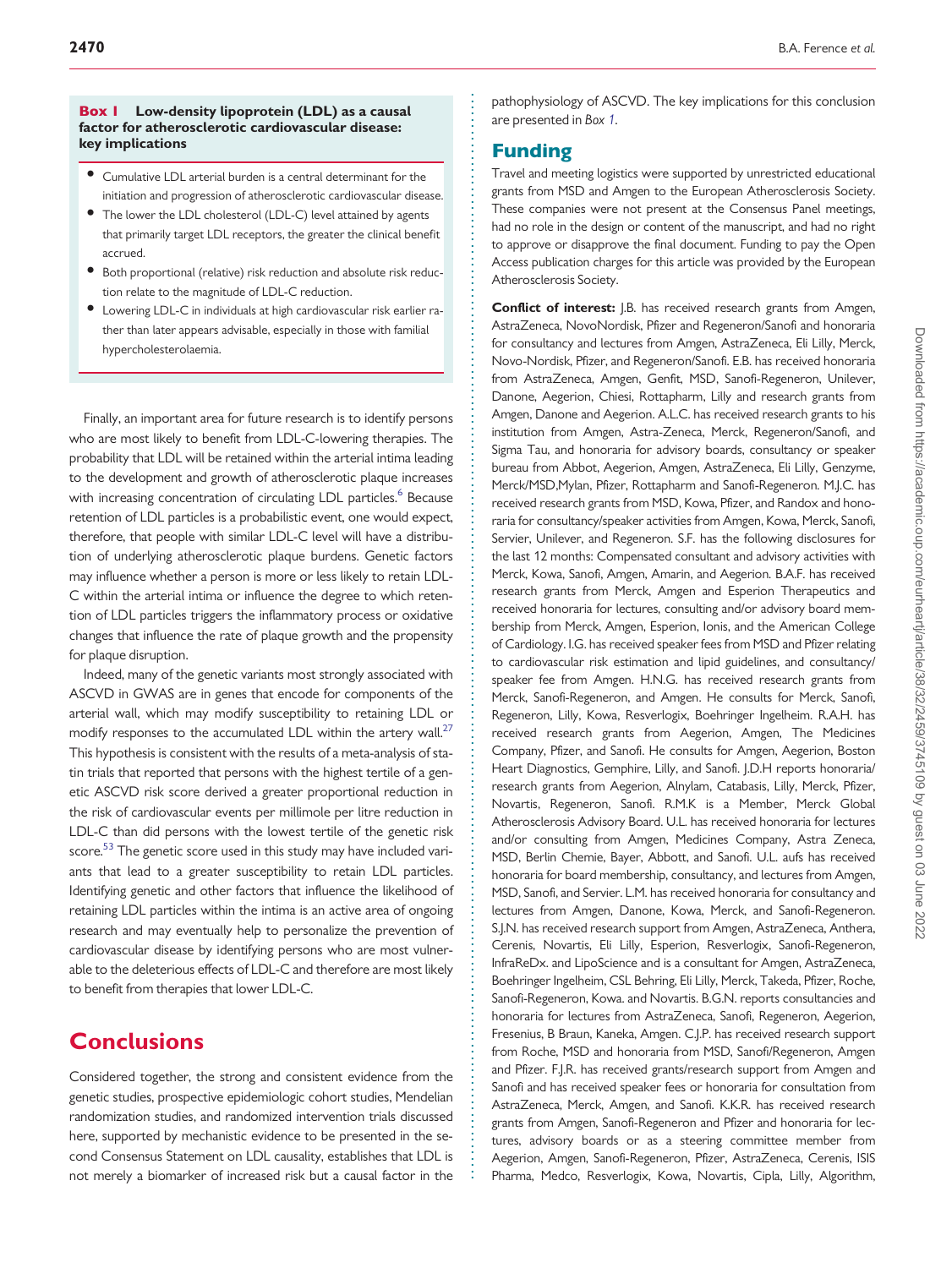<span id="page-12-0"></span>. Takeda, Boehringer Ingelheim, MSD. Esperion, and AbbieVie. H.S. has received research grants from AstraZeneca, MSD, Bayer Vital, sanofiaventis, and Pfizer and honoraria for speaker fees from AstraZeneca, MSD, Genzyme, sanofi-aventis, and Synlab. He has consulted for MSD and AstraZeneca. M.R.T. has received speaker fees from Amgen, Astra Zeneca, Chiesi Pharma and Eli Lilly and speaker fees and research support from Amgen, Sanofi Aventis and Novo Nordisk. She has consulted for AstraZeneca. L.T. has received research funding and/or honoraria for advisory boards, consultancy or speaker bureau from Abbott Mylan, Actelion, Aegerion, Amgen, AstraZeneca, Bayer, Boehringer Ingelheim, Daiichi-Sankyo, GlaxoSmithKline, Menarini, Merck, Novartis, Pfizer, Sanofi-Regeneron, Servier and Synageva. G.F.W. has received research support from Amgen and Sanofi-Regeneron. O.W. has received honoraria for lectures or consultancy from Sanofi, Amgen, MSD, and Astra-Zeneca. B.v.S, and J.K.S. report no disclosures.

#### **References**

- 1. Yusuf S, Hawken S, Ounpuu S, Dans T, Avezum A, Lanas F, McQueen M, Budaj A, Pais P, Varigos J, Lisheng L; INTERHEART Study Investigators. Effect of potentially modifiable risk factors associated with myocardial infarction in 52 countries (the INTERHEART study): case-control study. Lancet 2004;364:937–952.
- 2. Goldstein JL, Brown MS. A century of cholesterol and coronaries: from plaques to genes to statins. Cell 2015;161:161–172.
- 3. DuBroff R. Cholesterol paradox: a correlate does not a surrogate make. Evid Based Med 2017;22:15–19.
- 4. Ravnskov U, Diamond DM, Hama R, Hamazaki T, Hammarskjöld B, Hynes N, Kendrick M, Langsjoen PH, Malhotra A, Mascitelli L, McCully KS, Ogushi Y, Okuyama H, Rosch PJ, Schersten T, Sultan S, Sundberg R. Lack of an association or an inverse association between low-density-lipoprotein cholesterol and mortality in the elderly: a systematic review. BMJ Open 2016;6:e010401.
- 5. Camejo G, Lopez A, Vegas H, Paoli H. The participation of aortic proteins in the formation of complexes between low density lipoproteins and intima-media extracts. Atherosclerosis 1975;21:77–91.
- 6. Skålén K, Gustafsson M, Rydberg EK, Hultén LM, Wiklund O, Innerarity TL, Borén J. Subendothelial retention of atherogenic lipoproteins in early atherosclerosis. Nature 2002;417:750–754.
- 7. Schwenke DC, Carew TE. Initiation of atherosclerotic lesions in cholesterol-fed rabbits. II. Selective retention of LDL vs. selective increases in LDL permeability in susceptible sites of arteries. Arteriosclerosis 1989;9:908–918.
- 8. Frank JS, Fogelman AM. Ultrastructure of the intima in WHHL and cholesterolfed rabbit aortas prepared by ultra-rapid freezing and freeze-etching. *| Lipid Res* 1989;30:967–978.
- 9. Tabas I, Williams KJ, Borén J. Subendothelial lipoprotein retention as the initiating process in atherosclerosis: update and therapeutic implications. Circulation 2007;116:1832–1844.
- 10. Nordestgaard BG, Zilversmit DB. Large lipoproteins are excluded from the arterial wall in diabetic cholesterol-fed rabbits. J Lipid Res 1988;29:1491-1500.
- 11. Descamps OS, Bruniaux M, Guilmot PF, Tonglet R, Heller FR. Lipoprotein concentrations in newborns are associated with allelic variations in their mothers. Atherosclerosis 2004;172:287–298.
- 12. Chapman MJ. Animal lipoproteins: chemistry, structure, and comparative aspects. J Lipid Res 1980;21:789–853.
- 13. Nordestgaard BG, Chapman MJ, Humphries SE, Ginsberg HN, Masana L, Descamps OS, Wiklund O, Hegele RA, Raal FJ, Defesche JC, Wiegman A, Santos RD, Watts GF, Parhofer KG, Hovingh GK, Kovanen PT, Boileau C, Averna M, Borén J, Bruckert E, Catapano AL, Kuivenhoven JA, Pajukanta P, Ray K, Stalenhoef AF, Stroes E, Taskinen MR, Tybjærg-Hansen A; European Atherosclerosis Society Consensus Panel. Familial hypercholesterolaemia is underdiagnosed and undertreated in the general population: guidance for clinicians to prevent coronary heart disease. Consensus Statement of the European Atherosclerosis Society. Eur Heart J 2013;34:3478-3490.
- 14. Cuchel M, Bruckert E, Ginsberg HN, Raal FJ, Santos RD, Hegele RA, Kuivenhoven JA, Nordestgaard BG, Descamps OS, Steinhagen-Thiessen E, Tybjærg-Hansen A, Watts GF, Averna M, Boileau C, Borén J, Catapano AL, Defesche JC, Hovingh GK, Humphries SE, Kovanen PT, Masana L, Pajukanta P, Parhofer KG, Ray KK, Stalenhoef AF, Stroes E, Taskinen MR, Wiegman A, Wiklund O, Chapman MJ; European Atherosclerosis Society Consensus Panel on Familial Hypercholesterolaemia. Homozygous familial hypercholesterolaemia: new insights and guidance for clinicians to improve detection and clinical management. A position paper from the Consensus Panel on Familial Hypercholesterolaemia of the European Atherosclerosis Society. Eur Heart J 2014;35:2146–2157.

. . . . . . . . . . . . . . . . . . . . . . . . . . . . . . . . . . . . . . . . . . . . . . . . . . . . . . . . . . . . . . . . . . . . . . . . . . . . . . . . . . . . . . . . . . . . . . . . . . . . . . . . . . . . . . . . . . . . . . . . . . . . . . . . . . . . . . . . . . . . . . . . . . . . . . . . . . . . . . . . . . . . . . . . . . . .

- 15. Khera AV, Won HH, Peloso GM, Lawson KS, Bartz TM, Deng X, van Leeuwen EM, Natarajan P, Emdin CA, Bick AG, Morrison AC, Brody JA, Gupta N, Nomura A, Kessler T, Duga S, Bis JC, van Duijn CM, Cupples LA, Psaty B, Rader DJ, Danesh J, Schunkert H, McPherson R, Farrall M, Watkins H, Lander E, Wilson JG, Correa A, Boerwinkle E, Merlini PA, Ardissino D, Saleheen D, Gabriel S, Kathiresan S. Diagnostic yield of sequencing familial hypercholesterolemia genes in patients with severe hypercholesterolemia. J Am Coll Cardiol 2016;67:2578-2589.
- 16. Benn M, Watts GF, Tybjærg-Hansen A, Nordestgaard BG. Mutations causative of familial hypercholesterolaemia: screening of 98 098 individuals from the Copenhagen General Population Study estimated a prevalence of 1 in 217. Eur Heart I 2016:37:1384-1394.
- 17. Raal FJ, Pilcher GJ, Waisberg R, Buthelezi EP, Veller MG, Joffe BI. Low-density lipoprotein cholesterol bulk is the pivotal determinant of atherosclerosis in familial hypercholesterolemia. Am J Cardiol 1999;83:1330-1333.
- 18. Schmidt HH, Hill S, Makariou EV, Feuerstein IM, Dugi KA, Hoeg JM. Relationship of cholesterol-year score to severity of calcific atherosclerosis and tissue deposition in homozygous familial hypercholesterolemia. Am J Cardiol 1996;77:575-580.
- 19. Wiegman A, Gidding SS, Watts GF, Chapman MJ, Ginsberg HN, Cuchel M, Ose L, Averna M, Boileau C, Borén J, Bruckert E, Catapano AL, Defesche JC, Descamps OS, Hegele RA, Hovingh GK, Humphries SE, Kovanen PT, Kuivenhoven JA, Masana L, Nordestgaard BG, Pajukanta P, Parhofer KG, Raal FJ, Ray KK, Santos RD, Stalenhoef AF, Steinhagen Thiessen E, Stroes ES, Taskinen MR, Tybjærg-Hansen A, Wiklund O; European Atherosclerosis Society Consensus Panel. Familial hypercholesterolaemia in children and adolescents: gaining decades of life by optimizing detection and treatment. Eur Heart | 2015;36:2425-2437.
- 20. Cohen JC, Boerwinkle E, Mosley TH Jr, Hobbs HH. Sequence variations in PCSK9, low LDL, and protection against coronary heart disease. N Engl J Med 2006;354:1264–1272.
- 21. Emerging Risk Factors C, Di Angelantonio E, Gao P, Pennells L, Kaptoge S, Caslake M, Thompson A, Butterworth AS, Sarwar N, Wormser D, Saleheen D, Ballantyne CM, Psaty BM, Sundström J, Ridker PM, Nagel D, Gillum RF, Ford I, Ducimetiere P, Kiechl S, Koenig W, Dullaart RP, Assmann G, D'agostino RB Sr, Dagenais GR, Cooper JA, Kromhout D, Onat A, Tipping RW, Gómez-de-la-Cámara A, Rosengren A, Sutherland SE, Gallacher J, Fowkes FG, Casiglia E, Hofman A, Salomaa V, Barrett-Connor E, Clarke R, Brunner E, Jukema JW, Simons LA, Sandhu M, Wareham NJ, Khaw KT, Kauhanen J, Salonen JT, Howard WJ, Nordestgaard BG, Wood AM, Thompson SG, Boekholdt SM, Sattar N, Packard C, Gudnason V, Danesh J. Lipid-related markers and cardiovascular disease prediction. JAMA 2012;307:2499-2506.
- 22. Prospective Studies Collaboration, Lewington S, Whitlock G, Clarke R, Sherliker P, Emberson J, Halsey J, Qizilbash N, Peto R, Collins R. Blood cholesterol and vascular mortality by age, sex, and blood pressure: a meta-analysis of individual data from 61 prospective studies with 55,000 vascular deaths. Lancet 2007;370:1829–1839.
- 23. Lawlor DA, Harbord RM, Sterne JA, Timpson N, Davey Smith G. Mendelian randomization: using genes as instruments for making causal inferences in epidemiology. Stat Med 2008;27:1133–1163.
- 24. Teslovich TM, Musunuru K, Smith AV, Edmondson AC, Stylianou IM, Koseki M, Pirruccello JP, Ripatti S, Chasman DI, Willer CJ, Johansen CT, Fouchier SW, Isaacs A, Peloso GM, Barbalic M, Ricketts SL, Bis JC, Aulchenko YS, Thorleifsson G, Feitosa MF, Chambers J, Orho-Melander M, Melander O, Johnson T, Li X, Guo X, Li M, Shin Cho Y, Jin Go M, Jin Kim Y, Lee JY, Park T, Kim K, Sim X, Twee-Hee Ong R, Croteau-Chonka DC, Lange LA, Smith JD, Song K, Hua Zhao J, Yuan X, Luan J, Lamina C, Ziegler A, Zhang W, Zee RY, Wright AF, Witteman JC, Wilson JF, Willemsen G, Wichmann HE, Whitfield JB, Waterworth DM, Wareham NJ, Waeber G, Vollenweider P, Voight BF, Vitart V, Uitterlinden AG, Uda M, Tuomilehto J, Thompson JR, Tanaka T, Surakka I, Stringham HM, Spector TD, Soranzo N, Smit IH, Sinisalo I, Silander K, Siibrands EI, Scuteri A, Scott I, Schlessinger D, Sanna S, Salomaa V, Saharinen J, Sabatti C, Ruokonen A, Rudan I, Rose LM, Roberts R, Rieder M, Psaty BM, Pramstaller PP, Pichler I, Perola M, Penninx BW, Pedersen NL, Pattaro C, Parker AN, Pare G, Oostra BA, O'donnell CJ, Nieminen MS, Nickerson DA, Montgomery GW, Meitinger T, McPherson R, McCarthy MI, McArdle W, Masson D, Martin NG, Marroni F, Mangino M, Magnusson PK, Lucas G, Luben R, Loos RJ, Lokki ML, Lettre G, Langenberg C, Launer LJ, Lakatta EG, Laaksonen R, Kyvik KO, Kronenberg F, König IR, Khaw KT, Kaprio J, Kaplan LM, Johansson A, Jarvelin MR, Janssens AC, Ingelsson E, Igl W, Kees Hovingh G, Hottenga JJ, Hofman A, Hicks AA, Hengstenberg C, Heid IM, Hayward C, Havulinna AS, Hastie ND, Harris TB, Haritunians T, Hall AS, Gyllensten U, Guiducci C, Groop LC, Gonzalez E, Gieger C, Freimer NB, Ferrucci L, Erdmann J, Elliott P, Ejebe KG, Döring A, Dominiczak AF, Demissie S, Deloukas P, de Geus EJ, de Faire U, Crawford G, Collins FS, Chen YD, Caulfield MJ, Campbell H, Burtt NP, Bonnycastle LL, Boomsma DI, Boekholdt SM, Bergman RN, Barroso I, Bandinelli S, Ballantyne CM, Assimes TL, Quertermous T, Altshuler D, Seielstad M, Wong TY, Tai ES, Feranil AB, Kuzawa CW, Adair LS, Taylor HA Jr, Borecki IB, Gabriel SB, Wilson JG, Holm H, Thorsteinsdottir U, Gudnason V, Krauss RM, Mohlke KL, Ordovas JM, Munroe